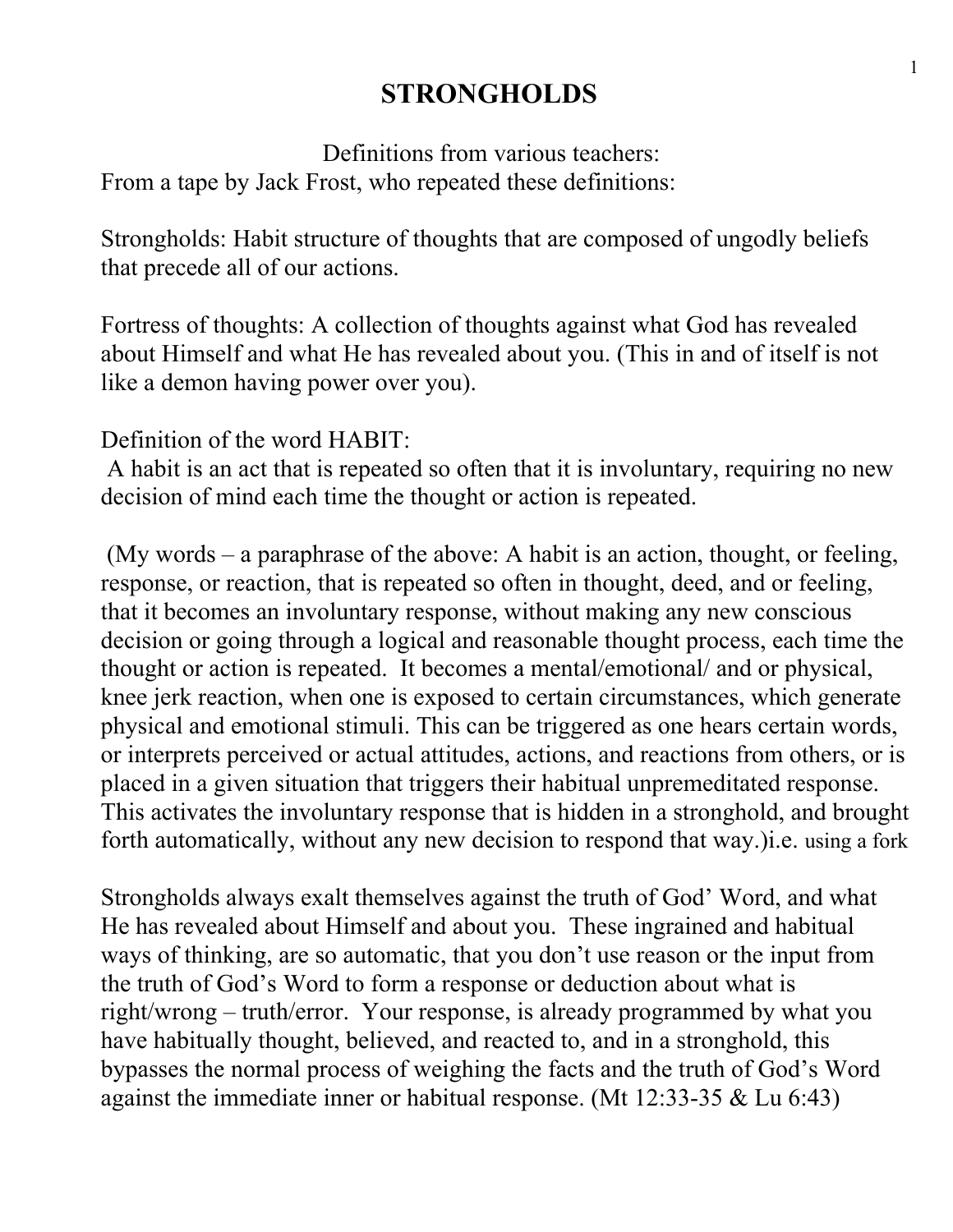From the inner beliefs of the mind that is bound in a stronghold, will come a verbal, emotional, relational, or physical response, without the normal process of deductive or logical reasoning. It will be colored by the wounding of the soul and the deceptive beliefs that are formed out of that wounding. If you hear something over and over as you are forming an opinion, it will be an automatic assumption that comes to the forefront, when anything relevant to that appears on the screen of your mind. Like a flash card, where you memorize  $2 + 2 = 4$ , you will have an automatic response to things that stimulate those learned ways of thinking and responding. You won't stop and wonder if  $2 + 2 = 4$ , you will automatically think and say "4". What if whoever made your flash card made one that was incorrect, and for years you heard  $2+2=6$ ? What will you respond when you hear  $2 + 2$ ? If you respond 6, and the person you are in relationship with, says that that is the wrong answer, what will happen?

One of the ways that we often sin, because of a stronghold, is the secret way we let our thoughts come into agreement with the father of lies, rather than the Father of Love. I'm not saying that if you have a bad thought that you are sinning. satan is a master and putting deceptive, negative, thoughts into our head and blaming us for thinking them. But, there is a difference between thinking a bad thought and in coming into agreement with a bad thought, and therefore coming into agreement with the father of lies – the accuser – the one who judges without mercy and with no grace.

Stronghold type thinking is like that. It is something that has been repeatedly thought about and agreed with so often, that these thoughts become an automatic way of thinking about people, self, God, & life, without any conscious decision on our part. It requires no new decision, no new thought process in our thinking, because it is like there is a rut in our mind, and when this type of circumstance comes before us, we don't reason it out, but automatically respond from that rut without thinking or making a new decision.

One of the strongholds that many of us face is the stronghold of rejection, that brings us into a position of having to perform to be worthy of love, and acceptance. This will cause us to be one who is works or "task oriented." This will often alienate our affections from the very God of Love that we are working for, and we will begin to be more work's oriented and task oriented, than we are intimacy and relationship oriented. In doing this, we violate the "The Royal Law of Love." Jesus made it clear to Martha, that "ONE THING IS NEEDED."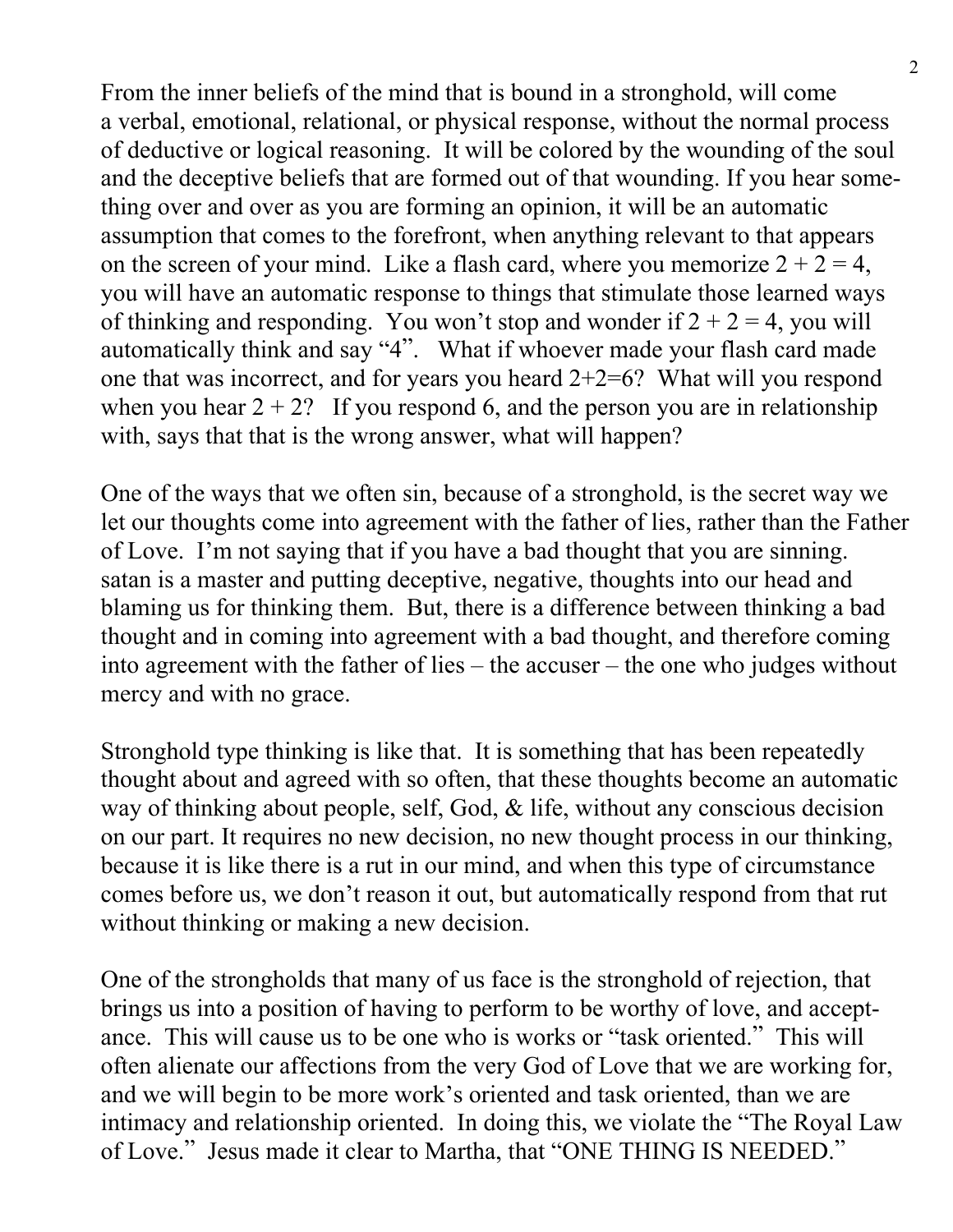There are not many Christians who have arrived at the place where their intimate relationship with the Father, Son, and Holy Spirit is their FIRST LOVE. That sad fact is true in the church and in the world, because from the minute we are born and "born again," we are programmed to believe that what we do is more important than who we are and how {in our heart} we relate to God and others.

Our churches and the religious culture that instructed and trained us, has emphasized the fulfillment of the great commission, before we have fulfilled and committed ourselves to the GREAT COMMANDMENT of: "LOVING THE LORD OUR GOD WITH ALL OUR HEART, WITH ALL OUR SOUL, AND WITH ALL OUR STRENGTH AND WITH ALL OUR MIND AND LOVING OUR NEIGHBOR AS OUR SELVES." Lu 10:27 Deut 6:5

One way that we can know whether we are walking in soulish (mental and emotional) strongholds is to ask ourselves, WHERE HAVE MY THOUGHTS BEEN? **Who am I in agreement with? Is my thinking in line with the love and the grace of God toward myself and others, or am I thinking and agreeing with the accuser of the brethren, - the one who judges, and sees and points out all of the ways that the law is not fulfilled, and brings accusation, judgment, and condemnation? Am I in agreement with the law of the Spirit of life, that springs from GRACE AND LOVE, or am I an accuser and condemner that operates under the law of sin and death – through holding up the standard of the law and condemnation, - rather than the perfect law of liberty that is born of GRACE, LOVE, MERCY, FORGIVNESS, and the cleansing of sin, by the Blood of the Lamb.**

If I am a task oriented person, then works and performance will be the rule by which I judge, rather than by love and grace. I will have a tendency to weight myself and others by the scale of what I think should be done, and when one falls short, there will be an automatic stronghold response that judges, accuses, and condemns for not living up to the law. (The law that is alive and well in the stronghold of my religious mind).

It would be wonderful if there could be a miraculous intervention and instant divine deliverance from these types of strongholds, but that is not the usual way that it happens. Rom 12:2 tells us that we are transformed by the renewing of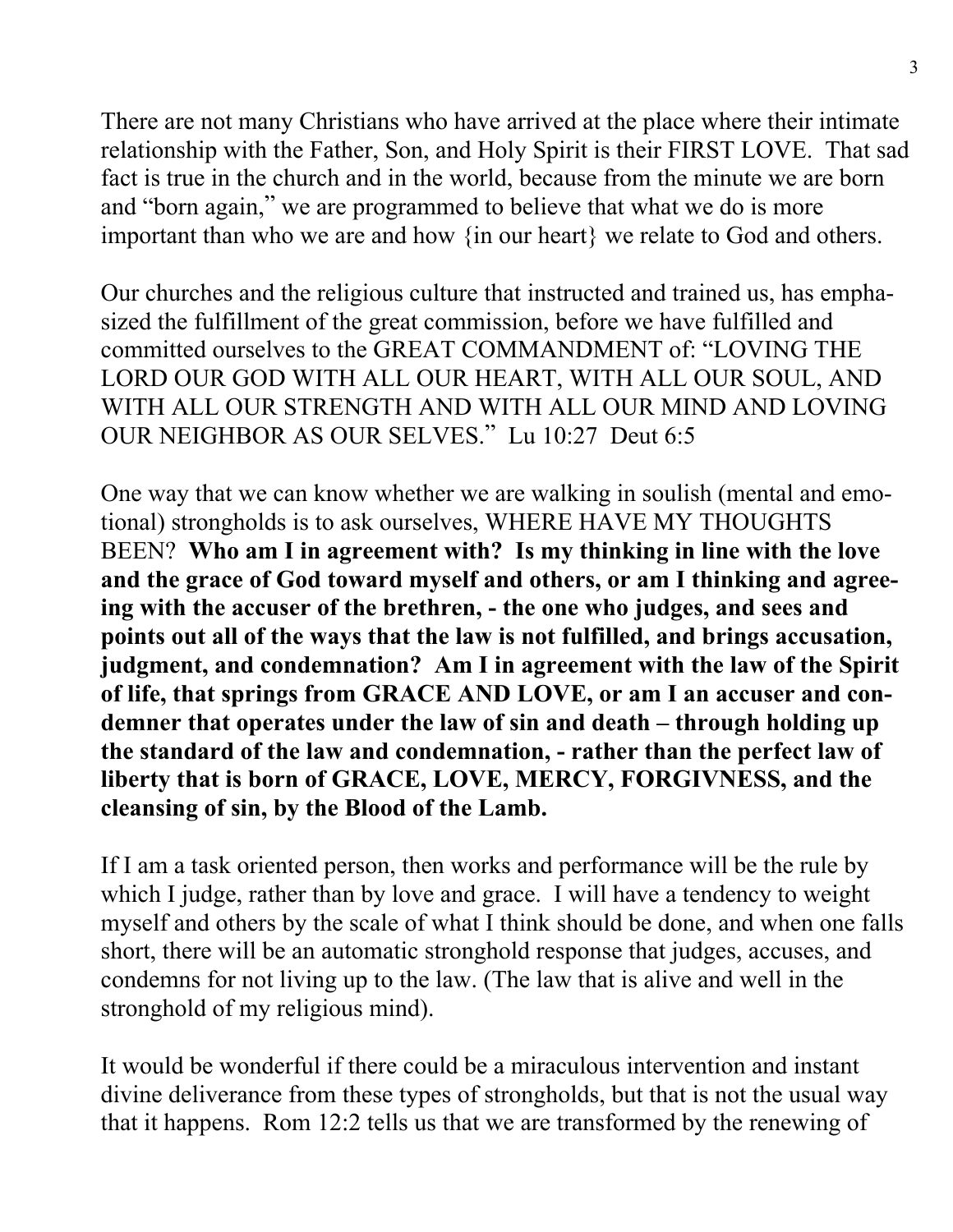our mind. Strongholds are thought ruts in the mind that we travel down so often, that we respond to certain stimuli without even thinking or making a new decision. It is knee – jerk, and we are off to the races with our stronghold responses.

If we are going to stop this type of sin, we will have to first, **ACKNOWLEDGE IT. If we don't own a sin or a problem in our lives or in our soulish responses, we will never take it to the Lord. If we acknowledge it, we can then renounce it, repent of it, and begin the process of FORSAKING IT.**

**We must confess it, receive our forgiveness and the cleansing of that unrighteousness, and then ask the Holy Spirit to help us walk out of this rut, by alerting us to the thoughts and responses that come to us from the area of this past stronghold in our lives. If we don't make this effort to partner with the Holy Spirit for the renewal of our mind – and the way we have thought and responded, that was in agreement with the deceiver/accuser, then we will probably continue to walk in this sinful thinking, attitude, and behavior until we are forced by crisis and painful circumstances to yield to the conviction and ministry of the Spirit of Truth, Who is in our lives to lead us into all truth. God will not forsake us in this place of sin, but it is our choice whether we will quickly see ourselves as we are and respond to the truth that the Lord is trying to bring us into. It is the truth that we know, believe, agree with, and receive personally, that will set us free, when we act upon it in a scriptural way.**

**After we acknowledge and confess it, we often will need to go to the root of why we continue to walk in this way that is so sorrowful and hurtful to us. If there is bad fruit in our life, there are bad and harmful roots and deposits. Mat 12:33-35, tells us that what is deposited in our hearts, whether for good or for evil, will produce fruits of like kind. If there are bad fruits, there are bad roots, and we must ask the Lord to leads us, by His Spirit, in dealing scripturally with any roots that are infected with unforgiveness, resentment, bitterness, and judgments. If we do not root these things out, they will continue to produce fruit for years to come, and that is not the freedom and abundant life that the Lord wanted us to receive in the Kingdom of Love. However, we cannot receive and walk in fullness of freedom, if we only do**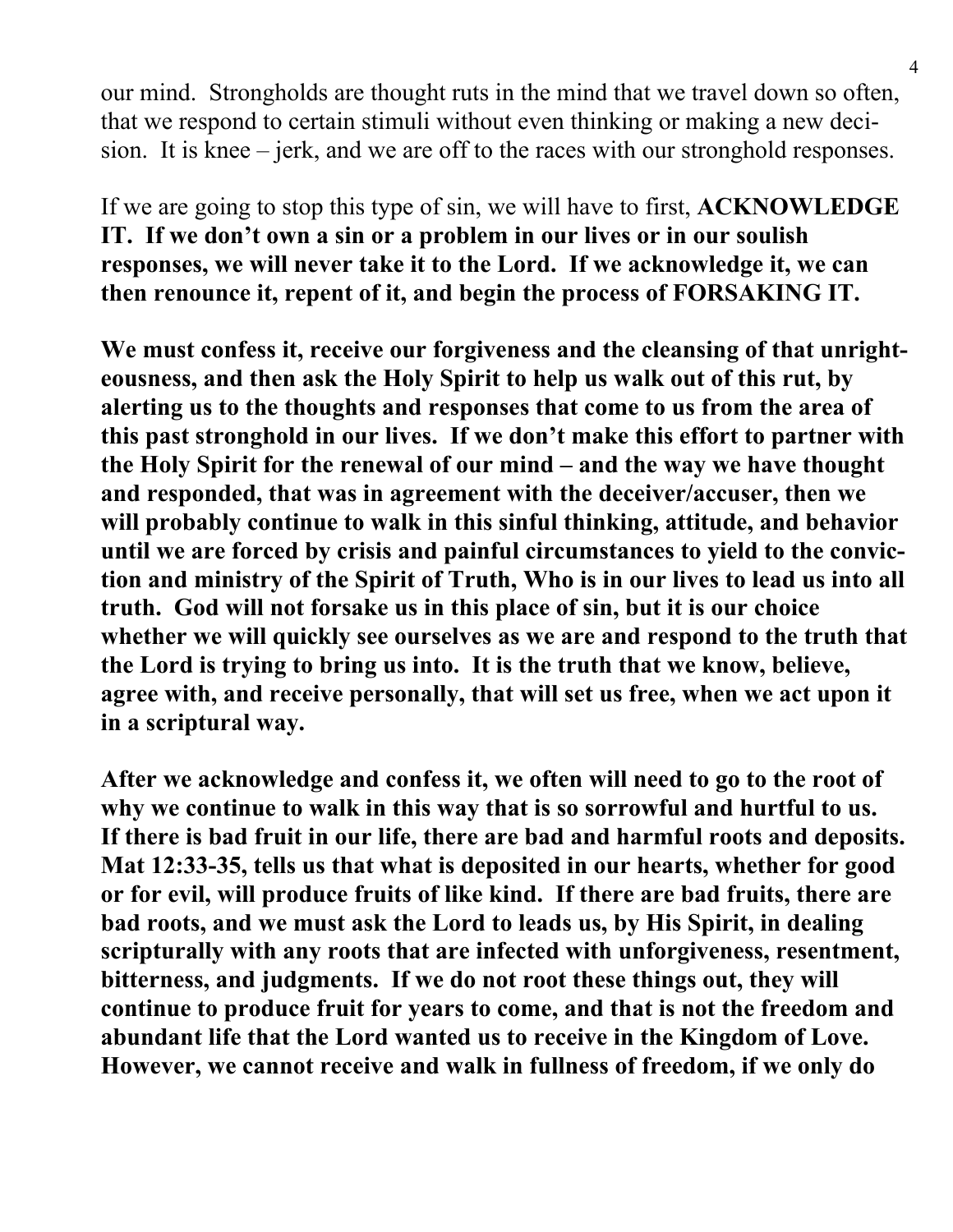**the right and scriptural thing. We must receive a revelation into our wounded soul, of the unconditional – eternal LOVE OF THE FATHER. We need more than deliverance and transformation, we need a revelation of LOVE.**

**Sometimes we will be able to deal with these things alone with the Lord, but we must remember that Jam 5:16 tells us that there are times, when the scriptural way, to receive healing is, to confess our faults to someone else and receive the prayer of healing, allowing the Holy Spirit to bring wholeness and revelation to our wounded soul, as we minister to one another in the Spirit.**

**Lesson 2. The Battle for the Mind – between fleshly & spiritual thinking: May 3, 2005**

**When dealing with a soul that, for whatever reason, there is a "Stronghold," you will always be dealing with thoughts that are raised up against the knowledge of the Truth of God's Word. These fortresses of thoughts, are composed of habitual ways of thinking and responding, that are comprised of ungodly and unscriptural thoughts, reasoning, and faulty conclusions, that precede the way we respond, in word, deed, or emotion.**

**The carnal/fleshly mind, that is not set on the Word and the revelation that comes from the Spirit of truth, is at enmity with God, for it is not subject, (under - & dependent upon) the Word of truth. Indeed, it cannot be.**

**Rom 8: 5-8 tells us that there are two types of mind-sets. Those who think on things based on the flesh, and those who think on things based on what is spiritual truth. One brings death, and the other brings life and peace.**

**Jam 4:8 tells us that a mind that is thinking like this is double-minded. Jam4:5 tells us that the Holy Spirit yearns over us with jealousy. He is**

 **jealous over us, and wants us to think on things above – spiritual things. Gal 5:16-18 Walk in the Spirit, and you shall not fulfill the lust of the flesh. v.17 For the flesh warreth against the Spirit, and the Spirit against the flesh. These are contrary he one to the other: so that you cannot do the things that you would. (Another version: They are in conflict with each other, so that you do not do what you want.) The flesh and the spirit are diametrically opposed to one another, as evidenced "by their works and their fruit." 19-22**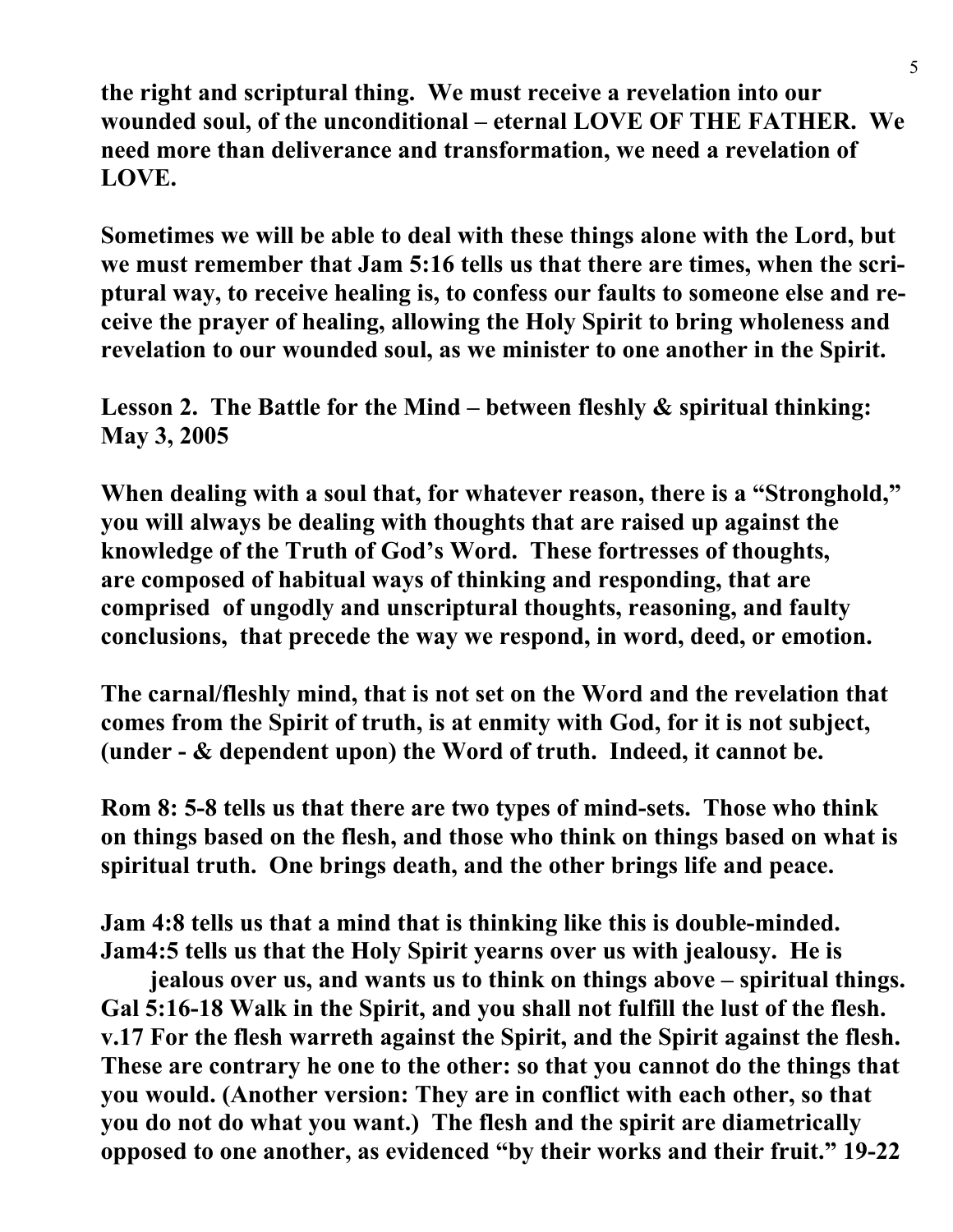**Jam 4:1 Fighting and quarreling come from carnal/fleshly desires, battling against spiritual desires. (Some of us are fighting within ourselves, as the fleshly desires, and wisdom of the world, that will help us fulfill those desires, clashes and differs with the spiritual man whose mind is set on things above, spiritual things that bring life and peace.) Rom 8:6**

#### **WALK OF FAITH**

**When we live under Grace and our spiritual journey is a walk of Faith, there are responses to God's Word, that must be adhered to, if we are to be set free by the truth of God's Word.**

**The following quote is from Neil Anderson: Freedom in Christ Bible notes. "The only appropriate response to a command in Scripture: Obey it! The only appropriate response to a promise in Scripture: Claim it! The only appropriate response to a Biblical fact or a declared truth in Scripture: Believe it! …..If Christ has triumphed over sin and death, then so too have we, because we are alive "in Christ." The defeated Christian tries to put the old self to death, but can't do so. Why? Because he or she is already dead! It is false reasoning to ask,** *what experience must we have in order for this to be true?* **The only experience that was required occurred 2,000 years ago, and the only way we can enter into that experience, is by faith. We cannot do for ourselves what Christ has already done for us. We don't make anything true by our experience, and any effort to do so, will prove fruitless. We believe that what God has done and said is true. When we choose to believe God and live accordingly, by faith, this truth becomes evident in our experience. We don't do good things and hope that someday God will love us. God loves us now, and because of His love, we do the good things that we do. ….Counting ourselves dead to sin, does not make us dead to sin. We are dead to sin, because of the crucifixion, and our new life in Christ. As we continue to believe this truth, it will progressively become evident in our experience. When we are tempted to sin, we can say, 'I am alive in Christ, and sin is not longer my master'."**

**Rom 6:3-8 We were immersed into Christ's death, and raised up in resurrection power to walk in newness of life.**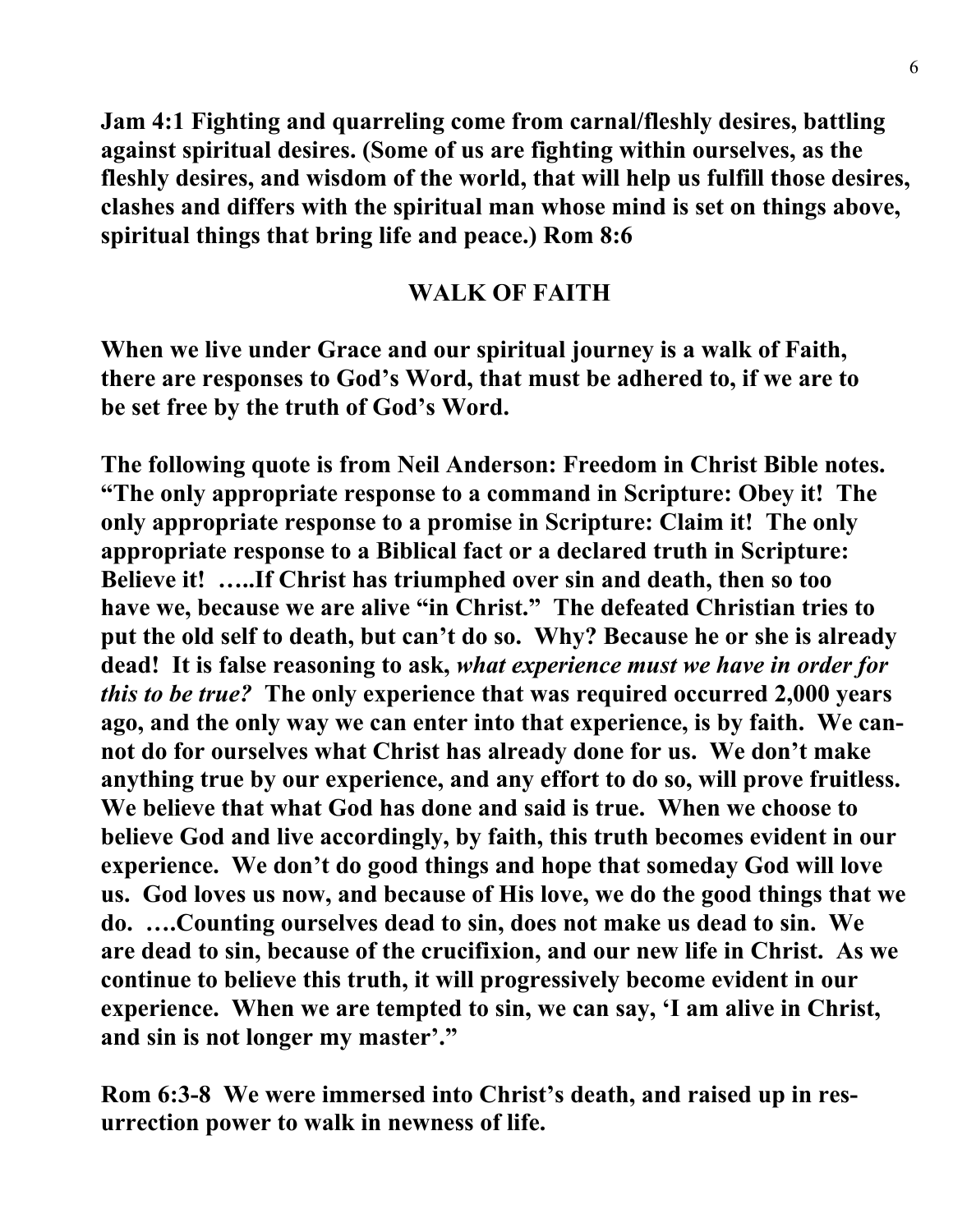**When looking at Romans 7, we can see that although the law points out sin that dwells in us, it has no power to deliver us from the things that we see are wrong and determine not to do. All through chapter 7, we see that just making a determination not to sin, is not enough to keep our flesh from sinning. Apart from death, burial, and resurrection in Christ, whereby we are raised to walk in newness of life, and therefore free from the bondage of sin, we cannot see that something is wrong, determine not to do it, and end up as one who has overcome the power of sin within our flesh. The only way that sin looses it's power over us, is when we see ourselves dead to it, because we are "in Christ". When we, "by faith" consider ourselves dead to sin, and alive to Christ, we will begin to experience the fruit of one who has been circumcised by the circumcision of Christ, Who stripped us of our old sinful and carnal nature. Col 2:11**

**We are positionally Sanctified, when we are put into Christ," at the time that we are born again, (1 Cor 1:30) but we are progressively consecrated and sanctified, as referred to in Eph 4:-17-24, where we are told to put off the old self. We are also told in Col 3:10-15 to put on the new self, which is being renewed in knowledge in the image of its Creator. NIV 2 Pet 1:2-4 reiterated that in the knowledge of God and the Lord Jesus Christ, grace and peace will be ours, together with very great and precious promises that make us partakers of His divine nature.**

**Remember that we will only know this, as we behold in the mirror of God's Word, what those great truths and promises are, for us as believers, and receive these truths and promises personally for ourselves, "by faith" and not by what we are experiencing.**

**2 Cor 3:18 This is what enables us to see ourselves as those who are no longer sinners, but as those who are dead to sin.**

**Rom 7:17 As it is, it is no longer I myself who do it, but it is sin living in me. I know that nothing good lives in me, that is, in my sinful nature. v. 20 Now is I do what I will not to do, it is no longer I who does it, but sin that dwells in me.**

**Romans 6 tells us we are dead to sin, then in Romans 7, we see that sin is dwelling in the flesh, and obeying the law cannot remove it from us, but in Romans 8, we get the good news that we are not condemned to live under**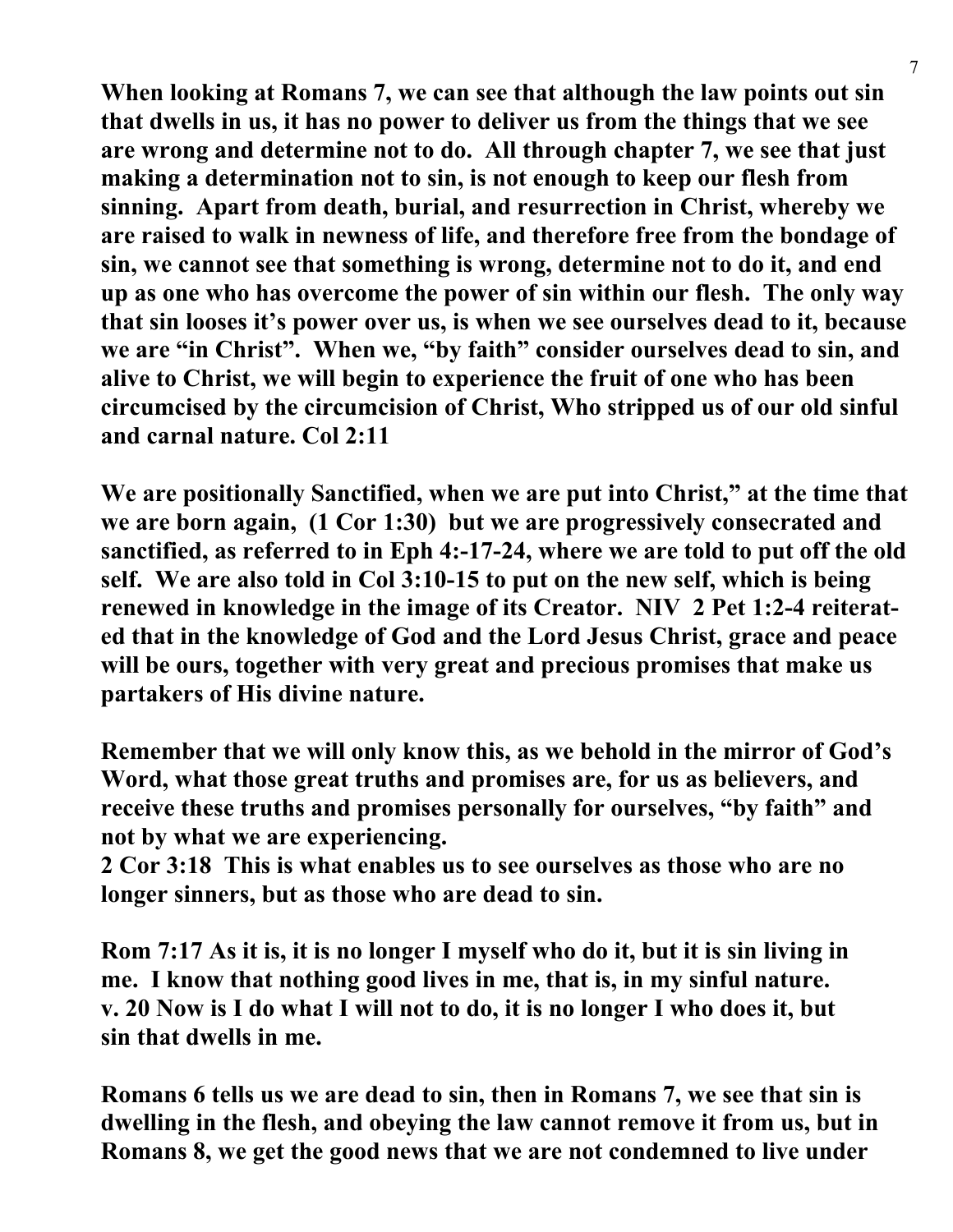**the law of sin and death, for there is a GREATER SPIRITUAL LAW, and "by faith" it operates in us to put us into the law of the Spirit of Life that is in Christ Jesus.**

**Bible Notation: Freedom in Christ Bible: "When theologians talk about guilt, they are talking about an objective deviation from an ethical standard, not a feeling. To feel guilt and to be guilty are not the same thing. Apart from Christ, we all stand guilty before the law, whether we know and feel the reality of our guilt or not. The law is God's ethical standard, but the law could not be kept by any of us, because we were "weakened by the sinful nature." (Romans 8:3) Therefore, we all stood condemned by the law. According to the gospel, Jesus came in our likeness and became a sin offering so that "the righteous requirements of the law might be fully met in us" (v.4) "Therefore, there is now no condemnation for those who are in Christ Jesus" (v 1). As Children of God, we have been justified by faith see (Rom 5:1). We are no longer guilty before God, because we are no longer under the law, but under grace (Rom 6:14. God will not condemn us, because Christ has met God's righteous demands. Because of our position in Christ, we are to consider ourselves "dead to sin, but alive to God, in Christ Jesus" (v.11) Death brings the end of a relationship, not the end of existence. We are now rightly related to God. We no longer belong to the kingdom of darkness. We are in Christ, and the law of life in Christ has "set us free from the law of sin and death (8:2). The law of sin and death however is still operative, because we cannot do away with the law. Sin is still appealing and powerful, and physical death is still imminent for all of us. How, then, can we be free from it? Jesus didn't do away with the law of sin and death; Jesus overcame that law with a greater law – "the law of the Spirit of life" (v 2)."**

**The illustration of flying against the law of gravity explains this principle.**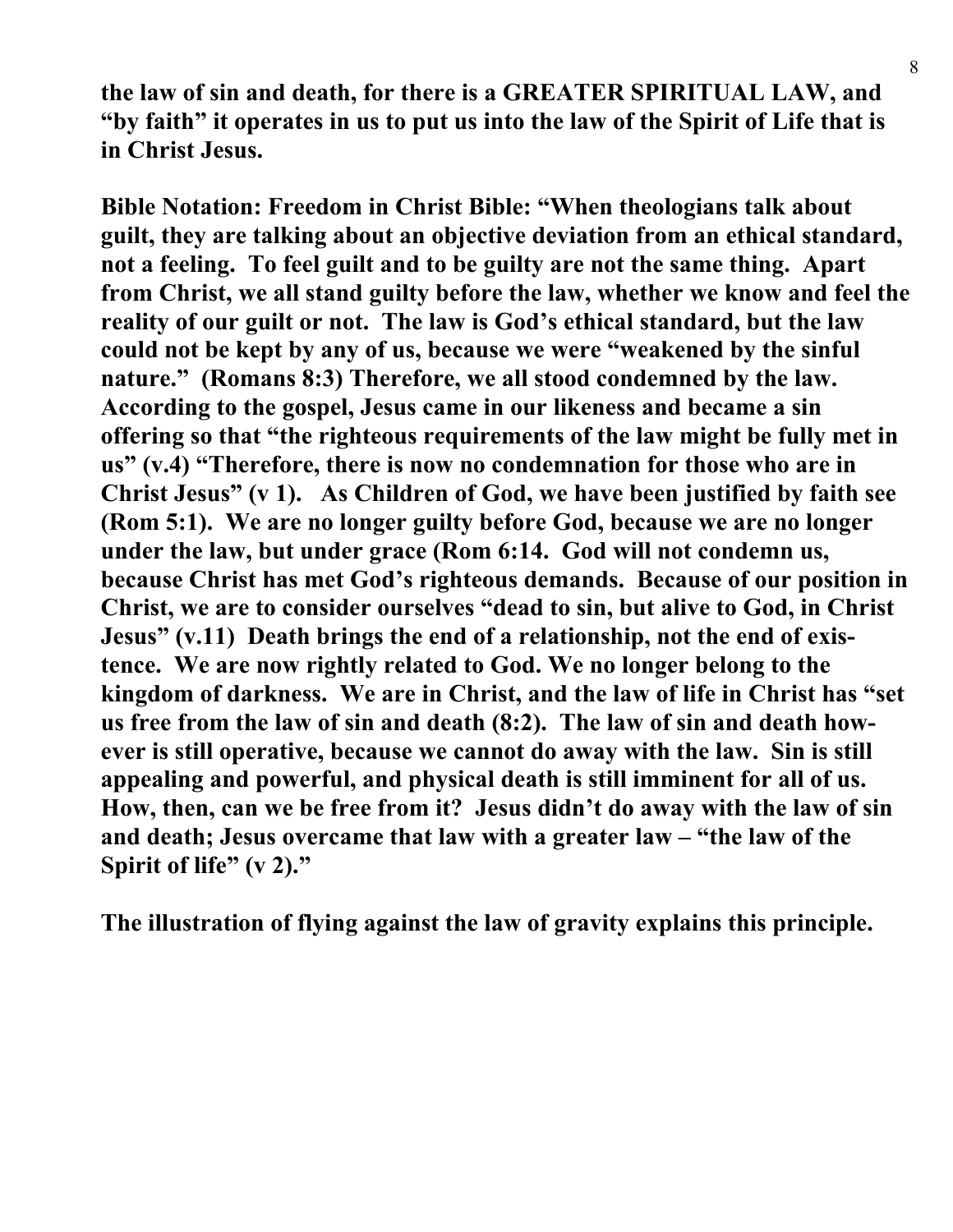**"So it is for believers "in Christ." Believers must walk in faith and have hope in Christ's overcoming power. Though physical death is imminent, we know we will continue to live spiritually, even after we die physically (see John 11:25-26). We will be tempted to sin, but when sin makes an appeal, we can say, " I don't have to sin." If we do sin, we have a defender in Jesus Christ (see 1 Jn 2-1-2). And though we have an adversary who accuses us day and night before God (see Rev 12:10), we can say with confidence, "There is now no condemnation for those who are in Christ Jesus" (Rom 8:1)!**

**We see, that even though these truths are ours, as we walk in faith the life of one who is "In Christ," Jam4:1-4 There are some who are still warring within themselves, and they have also left their first love and His way of thinking, believing, and responding, and are having an illicit affair with the world. They follow after idols, and this results in estrangement and hostility with God. James calls them adulterers and adulteresses, but he is speaking in a metamorphic term, that refers to the Old Testament, when the people of God broke their vows to love and serve Him, and went whoring after other gods. James goes on to imply that having an illicit affair with the world, will result in a damaged relationship with your God. V. 8 Indicates that it is a double minded man that attempts to hold onto the world and God at the same time.**

#### **Neil Anderson notes on James 4:1-12**

**"James clearly reveals the ongoing battle that we have with the flesh, (see v.1-3) the world, (see vs 4-6) and the devil (see v. 7). To resolve these personal and spiritual conflicts, we need to draw near to God and repent of our old, wicked ways. If we try to resist the devil without first submitting to God, we are attempting to set ourselves free by our own strength and resources. In the flesh, we are no match for satan. On the other hand, we can submit to God, but not resist the devil, in which case we will remain in bondage. The critical issue is our relationship with God."**

**We cannot know how to submit to God and resist the devil, if our wisdom is still that which we have received from worldly experience and training, because wisdom is either earthly/wordly/from a fleshly – carnal mind or**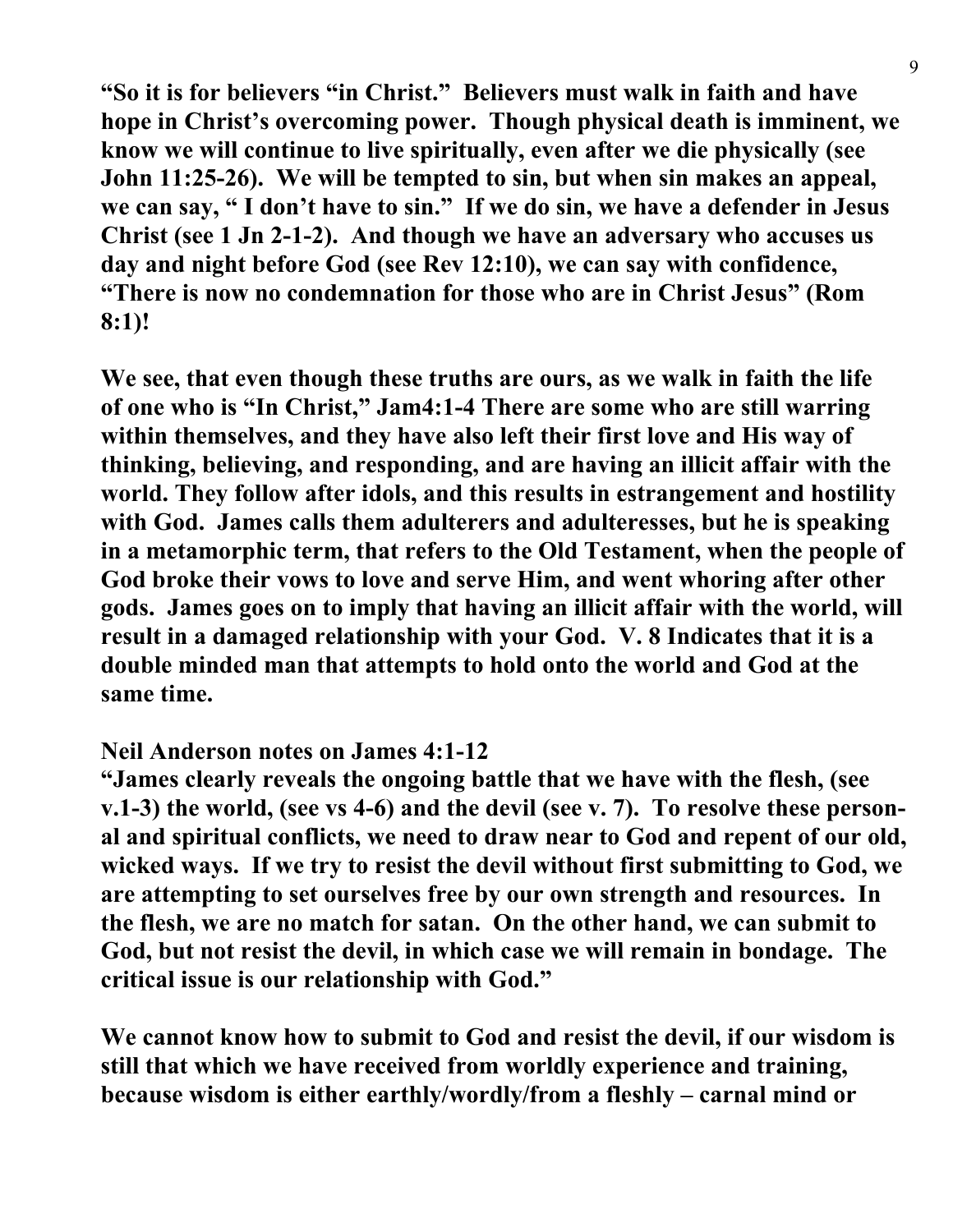**it is from above – the mind of God – speaking to our spirit mind – the mind of Christ. The wisdom of this world is corrupted, but the wisdom that God gives us, is wisdom that is pure and not defiled by the flesh or the worldly way of thinking.**

**Note Col 2:1-8 regarding being deceived by the traditions and philosophies of man.**

**The Lord gave me this thought regarding strongholds: Strongholds are satan's way of keeping us from walking in the Spirit, being the person that we are "In Christ," and walking the "faith walk."**

**STRONGHOLDS that are mean to DIVERT from way of LIFE: 3rd Lesson May 10th, 2005**

**As the Lord showed us last week, satan loves to erect strongholds in our lives, in order to keep us from: "walking in the Spirit", knowing and accepting who we are "in Christ," who we are as a "child of God," and to be a hindrance to a Christian "walking the faith walk.***"*

## **STRONGHOLDS BUILT BY RELIGION**

**One of the ways that satan builds stronghold in our heart is through religious training and life experiences. He will do all in his power to use the traditions and dogmas of religion, and manmade doctrines espoused by religious sects and denominations, to divert us from "***The way of Life."* **The enemy doesn't care how much of the Word we know and try to keep in our own strength, as long as he can cause us to be independent and thereby distracted from a personal relationship with and dependence upon the Father, Son, and Holy Spirit. As long as we are trying to walk in what our soul has been taught as the knowledge of good and evil, we will become task/performance oriented people and not those whose first love and desire is relationship and intimacy with our Father, our Savior, and the precious Holy Spirit.**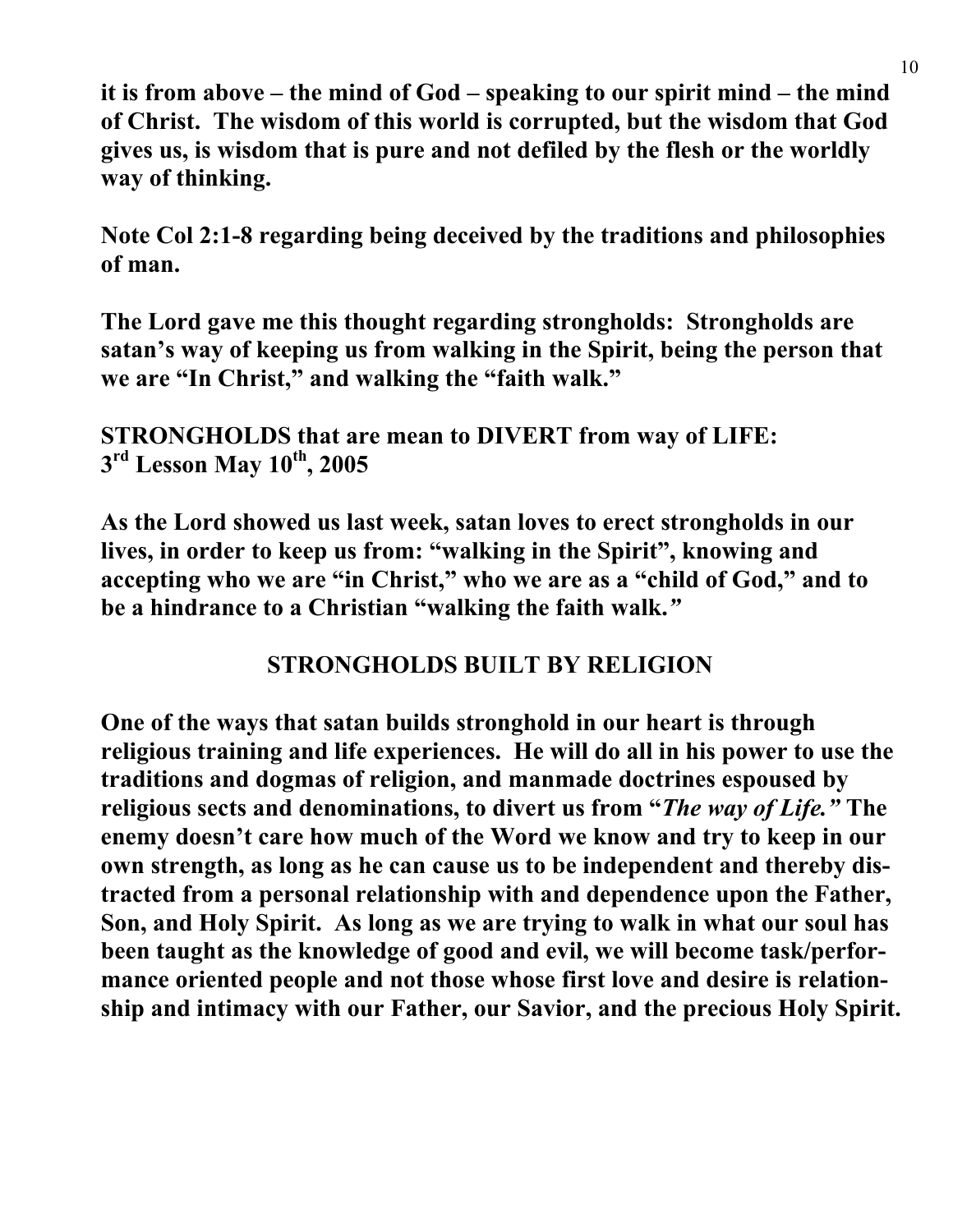**I want to emphasize that this is not a thing that the deceived or uninformed person is purposely doing, but in our effort to please our heavenly Father, we who do not realize that He already sees us spotless and blameless in His love, will strive to work for His approval and acceptance. Religion has told us, that if we are going to convince God of how much we love Him and appreciate His sacrifice for us, we will have to prove it by what we give up and what we do. Those who believe this lie become focused on themselves and what they do and what they don't do. In an effort to please God, they often miss the truth that God is pleased when we believe Him and put our faith in Christ, His crucified Son.**

> **(Heb 11:6 Jn 6:28-29 1 Jn 3:23) {Eph 1:4 For He (Father God) has chosen us in Christ before the foundation of the world, to be holy and blameless before Him IN LOVE.}**

**Our faith in Christ pleases God, and because we are born again, God sees us "in Christ" as righteous and blameless IN LOVE. Those who can't believe and RECEIVE THIS AS A PERSONAL TRUTH FOR THEMSELVES, will never be able to escape the religious stronghold of good works and self sacrifice that is born of a desire to make themselves acceptable to God, by what they do and how they act. No matter how hard they try, it will never be enough, and because they see their works as what is able to satisfy God, they realize that they must be perfect. This makes them godlike, because they become their own savior, and gods must never make a mistake. Thus, they are always striving, yet never satisfied with what they do.**

**Because they aren't pleased with themselves, they think that they fall short in God's eyes, so they never feel loved and accepted by Him. They oppose themselves, because in their hyperactive works oriented mindset, they are always weighed in the balance and found wanting. They see themselves as unworthy, having failed to life up to their religious standards, and so it stands to reason, they have not been pleasing and acceptable to God either.**

**This is the scenario of one of satan's favorite snares - the religious trap of "being good and doing good works, so that God will approve of you and accept you." The power of this belief is pointed out in Galatians 3:1, when Paul compares it to being under a spell of witchcraft. In Galatians 2:21 he**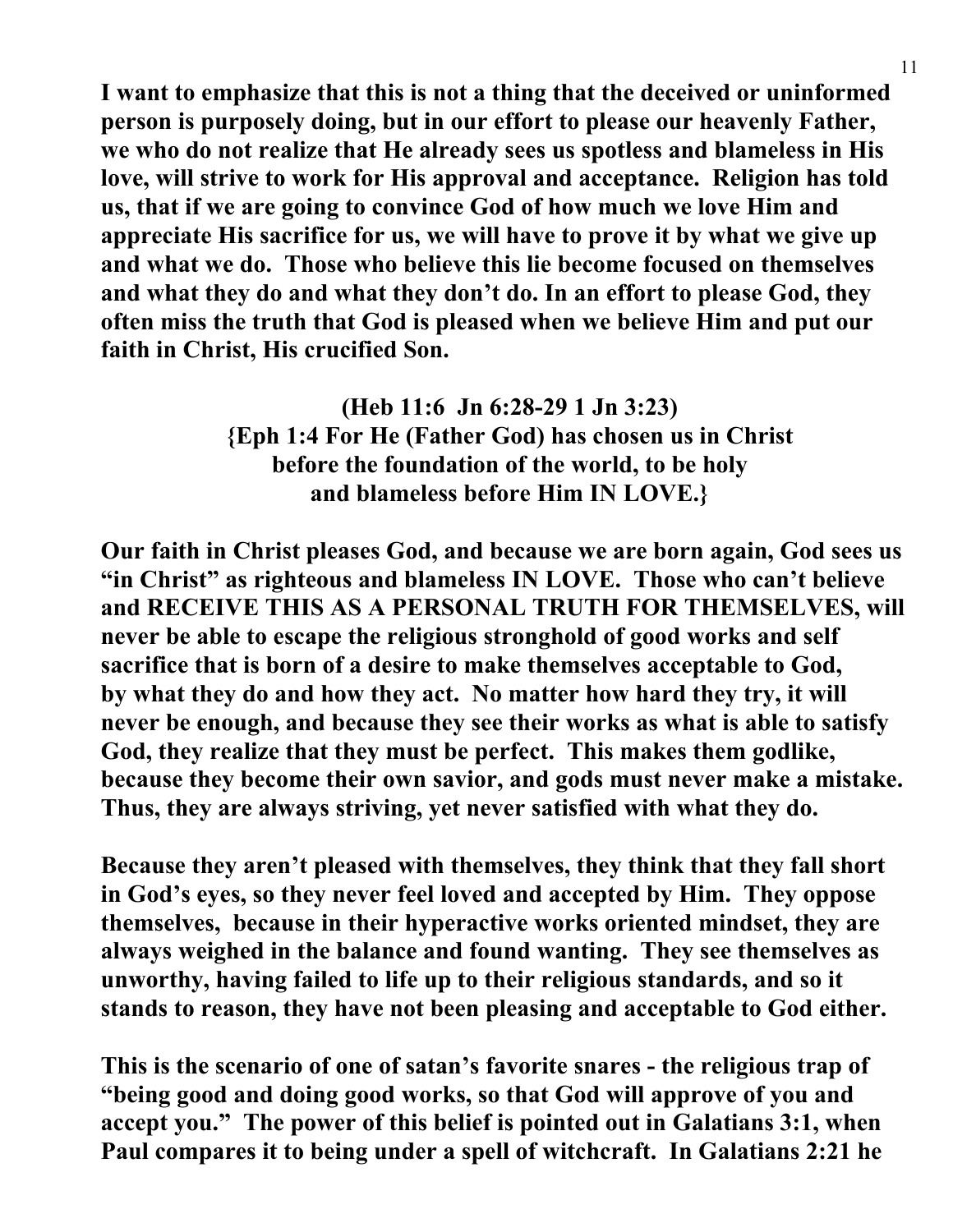**plainly told them that he would not nullify the GRACE OF GOD, by trying to become righteous, by doing all the right things in the keeping of the law, for if he could have become righteous on the merit of doing the right things, according to the law, then Christ died in vain, and His death was not necessary for salvation.**

**In Paul's letter to the Phillipians, he warns the church at Phillipi, which was a Roman colony, who took pride in their Roman citizenship, that it was not their identity as Romans that qualified them, but their identity in Christ that gave them their citizenship in heaven and their place in God's family. In the third chapter, he lets them know that there are those who would come in to undermine their position in Christ, that they had obtained "by faith," and they would try to put them under the tradition Hebrew law. He let them know by his personal testimony that if keeping the law made one righteous, Paul would have been qualified. He told them to put no confidence in what they could do in the flesh, but to worship God in Spirit and rejoice in Christ Jesus.**

**If being born in the right bloodline and doing everything right, would qualify him, then Paul would have been righteous and acceptable to God, but Paul turned from all of that rather than refuse the Grace of God that He received, when he put his faith in Christ's death and was saved by grace through faith in what Christ had done at Calvary.**

**Think of the pressure that one puts upon themselves, if they don't recognize the efficacy of God's grace and Christ's death. They will have to perform enough good works and live a life so perfectly that they will measure up to the standard that they have set for themselves to be qualified to receive God's love and approval. (see Eph 2:8 Col 1:12 Rom 5:1 & v. 17)**

**Jesus said in Mat 7:13 "Enter through the** *NARROW GATE* **, for wide is the gate and broad is the road that leads to destruction, and many enter through it. But small is the gate and narrow the road that leads to life, and only a few find it.**

**Self righteousness that comes from having to conform to religious rules, traditions, and manmade standards is a broad road that leads to destruction.**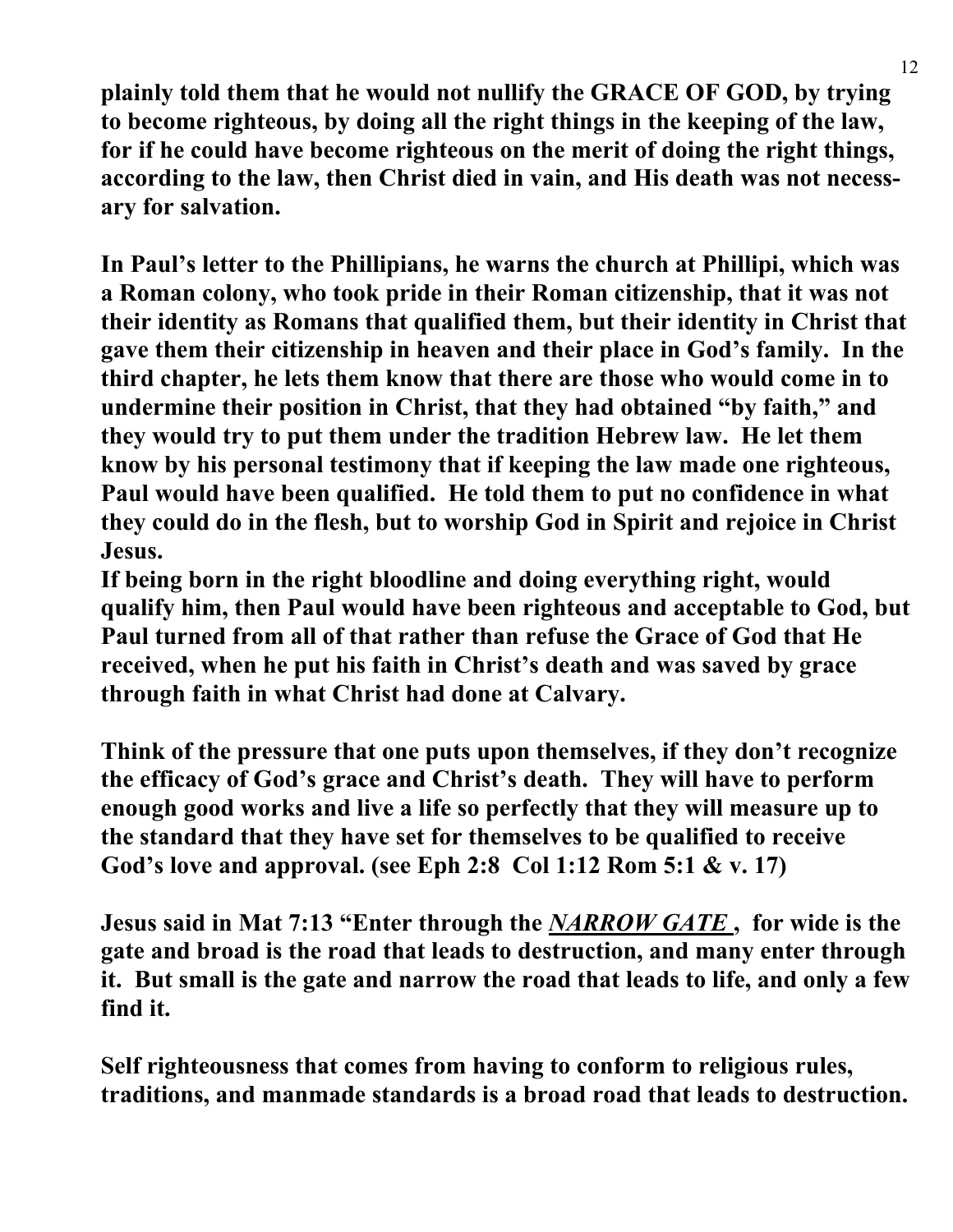**If we could have been saved by keeping the law, Christ would not have died in our place – taking our sin upon Himself and giving us the gift of His righteousness.**

**satan wants to see to it that we don't find that narrow gate, or if one does come through the narrow gate of salvation in Christ, then he will try to divert us into any destructive way that will keep us from the** *narrow way of life, truth, liberty, and maturity.*

The following illustration by Neil Anderson, is a picture of how satan uses temptation and accusation and condemnation to build a stronghold in the soul of one who does not know their true identity "In Christ."

**Pg 1086 of Freedom In Christ's NIV Bible – note by Neil Anderson: "Jesus said that only a few will enter through the narrow gate and walk along the narrow path that leads to life. The Christian path is like a small mountain road with a steep cliff on one side and a roaring forest fire on the other. The devil tempts us to jump off of the steep cliff, the way of license. Imagine the exhilaration of sailing off that cliff. It looks good – if it didn't, we wouldn't be tempted by it – but it results in death.**

**There are also a number of paths that lead to the roaring forest fire, the way of legalism. Those paths lead to flames of condemnation. "Such regulations indeed have an appearance of wisdom, with their self-imposed worship, their false humility and their harsh treatment of the body, but they lack any value in restraining sensual indulgence" (Col 2:23). Remember, that the law kills, but the Spirit gives life (see 2 Cor 3:6).**

**All the sanctuary we need is right ahead of us, and the Holy Spirit will lead us there. Our sanctuary is not a building, however; our sanctuary is our position in Christ. The tempter will say, "Go ahead and do it. You know you want to. Everybody is doing it. You'll get away with it." But if we give in to the tempter, he immediately changes roles and becomes the accuser, saying, "How can you call yourself a Christian? You will never get away with it." The struggle going on in our mind is similar to taking a walk along a narrow street that leads to a door through which we can see Jesus. Buildings line the narrow street, and people pop their heads out of doors and windows, tempt-**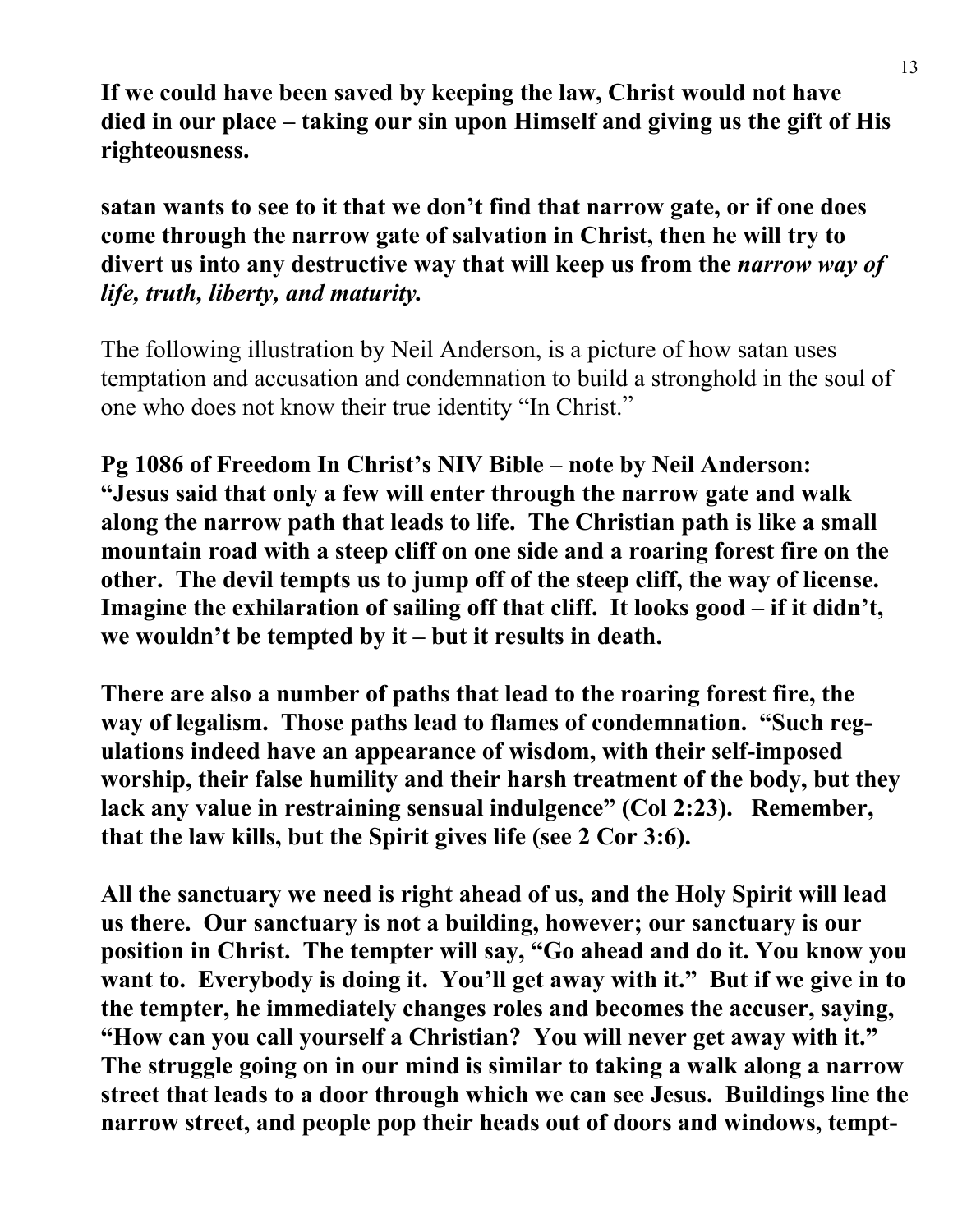**ing us and accusing us, saying, "You don't believe this religious garbage do you? Come on in with the rest of us and have a good time." Defeated Christians pay attention to these voices. They believe the lies and readily give in to the temptations. Then they sit in the street, their progress toward Christ stopped and His voice drowned out by the voices of the deceivers. Less defeated Christians think they are fighting the good fight by dialoguing with the voices. They reply, "No, you're not going to entice me. That's not true. You can't accuse me." The problem is, they are letting the devil set the agenda. They are standing in the street, but they aren't making any progress toward Christ.**

**Victorious Christians fix their eyes on Jesus and keep walking by faith in the power of the Holy Spirit. They don't pay attention to deceiving spirits and will not be distracted by them. At first the battle for the mind is intense, but as they continue walking by faith, the narrow path gets broader and broader, and the mental assault becomes less and less as they draw closer to Christ." End of quote from Neil Anderson's commentary.**

#### **My comment:**

**God's way of life is narrow and never changes, but as we grow in our relationship to the Lord and the knowledge of His Word, we may find that our perception of what is narrow has been greatly revised. I think that in those instances, when we choose the** *high road, of who we are in Christ and the truth about what the Word of God says about us,* **it now seems the broader way to life and blessing, and we don't see it as the "***narrow – less fulfilling – deprived of fun and joy way"* **any longer. God's narrow road of life and blessing has not changed, but our perspective of it has broadened and deepened into life and peace for our soul. (Rom 8:5-6)**

**Self imposed "do nots," lack the power to control fleshly sins and instead tend to put us back under the works of the law – and thus under the curse. (Gal 3:1-14 Col 2:23) Only abiding in Christ and producing the fruit of the Spirit, will lead us in paths of righteousness. The religious rules and rituals are counterfeits to being led by the Spirit.**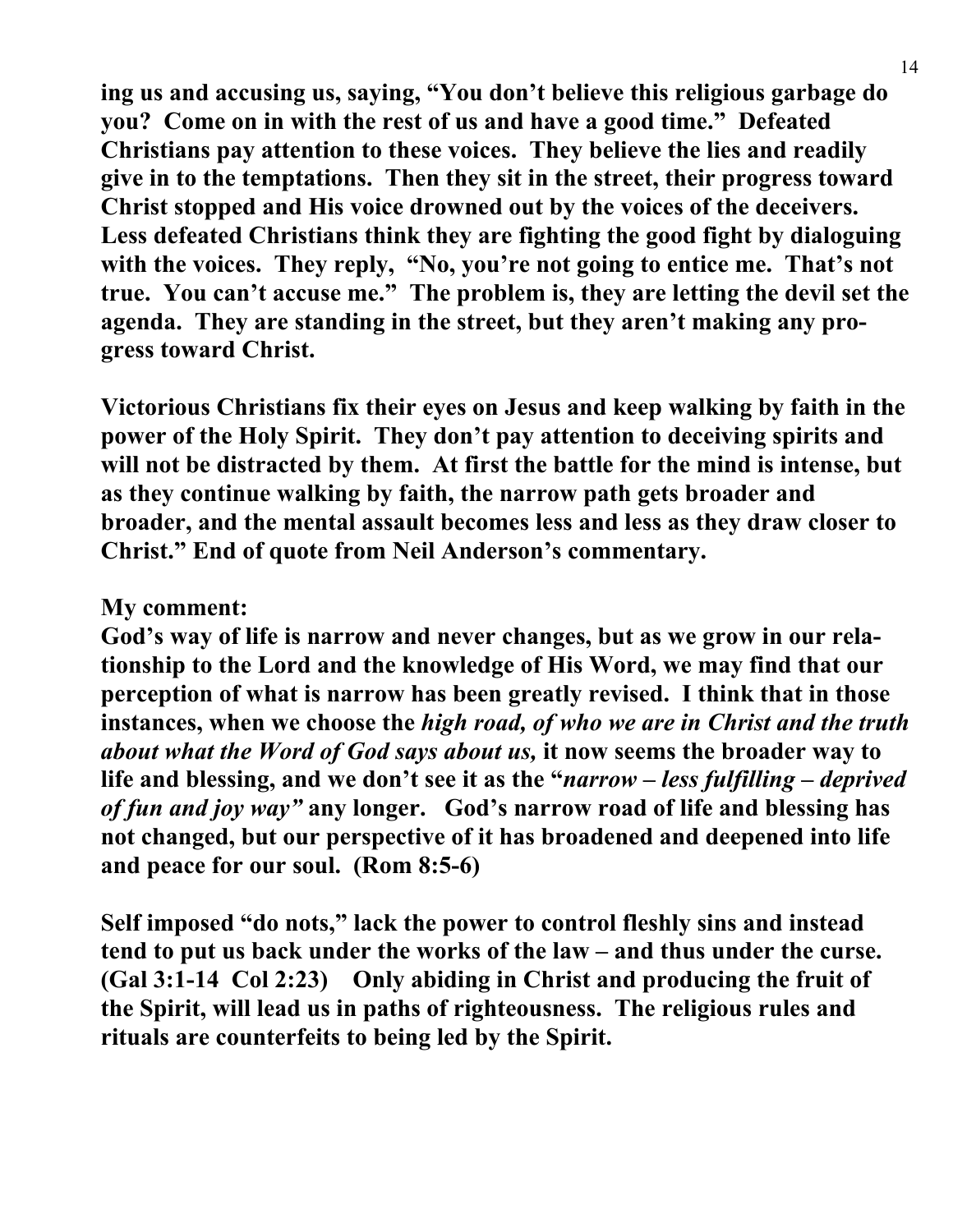**If Christ is our Sanctuary – the refuge that we are seeking, then it is the enemy's job to see that we get diverted while we are on the way to that safe house – that abiding place – "In Christ." If we reach the Father's protection, and by faith are abiding in Christ, this is the place of power and fruitfulness in the kingdom, and defeat for the power of darkness that is assigned to kill, steal, and destroy. That gives the enemy a great incentive to form weapons that will sabotage our position in Christ, Who is our refuge and fortress. The devil, therefore, sends his deceptive snares and spiritual workers to build a stronghold that imprisons us. In reality, it is only a fortress of lies, false impressions, and belief systems, that are based on unscriptural thoughts and speculations that are exalted against the truth about: God, ourselves, and the truth of God's Word.**

**Every lie we believe is a bar that makes a spiritual prison to hold us in bondage, but it only takes one truth to be the key to set us free. As we receive revelation from the Holy Spirit, and believe it in our heart as God's provision for us personally, it has the power within it to open the door to our mental and emotional prison and set the captive free.**

**It is hard to believe, but there are prisoners who desire to be in the prison that life and lies has built around them, rather than face the discomfort and risk of freedom that they will have to walk in, once they leave the confines of their cell. Once free, they will be responsible to walk in the liberty, wherewith Christ has set them free, and not submit again to the yoke of bondage. Some prefer not to be responsible, but to be passively responsive to a set of laws, that they can mindlessly follow, without searching, digging, feeling, and being personally responsible to receive truth and walk in obedience and dependence upon it and the power of the Holy Spirit, Who is there to help them in this pilgrimage.**

**One of the main portions of any stronghold is the framework of doubt and unbelief. Just as truth mixed with faith is a requirement for freedom, so are lies and deception that when rooted and grounded in our minds, grow into pillars of doubt and unbelief.**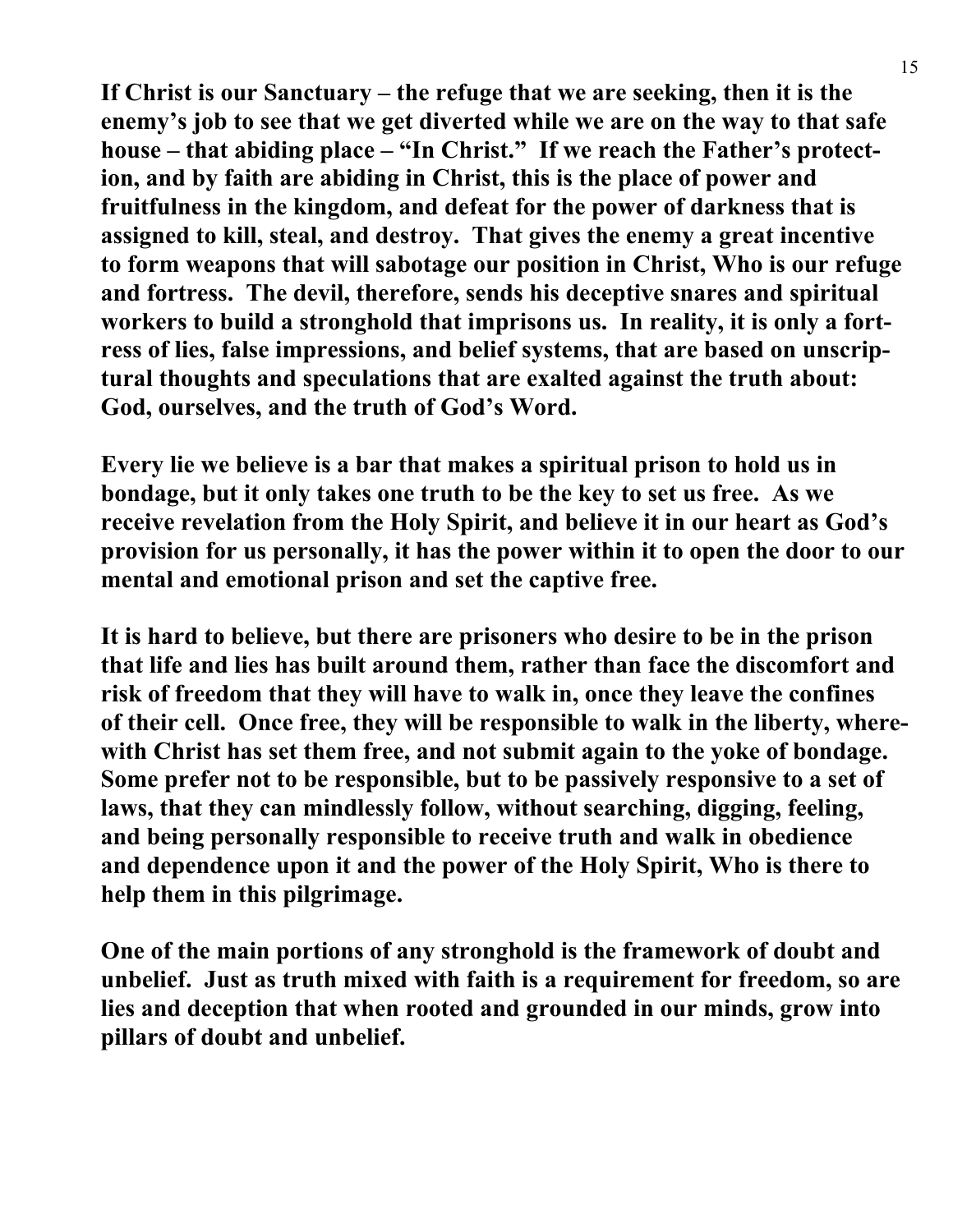**If we are saved by hearing truth, and receiving it by faith, which gives us access to the grace of God which saves us, then so are we in bondage, when we hear the lies of the devil, and allow it to bear the fruit of unbelief, producing the idolatry of self righteousness and the keeping of the law and rituals of religion. This will open us up to the curse of keeping the whole law and following all of the traditions and commandments of religion. Once works, religious activity, and self effort are the standard for right standing with God, this builds a high place in our minds that is exalted against the true worship of the God of truth, grace, and salvation.**

## **Mental Strongholds: Notes by Neil Anderson pg 1338 NIV (FIC Bible): 2 Corinthians 10:1-5**

**"The imagery Paul uses in 2 Corinthians 10:1-5 is not that of defensive armor; it is the imagery of the offensive weaponry of a battering ram. Rather than use the conventional weapons of this world to tear down strongholds, we use divine weapons that are at the disposal of every believer. These strongholds are not physical barriers that fortify a city. These are mental strongholds that are raised up against the knowledge of God. We can tear them down because we have the "mind of Christ." (1 Cor 2:16) and the Spirit of truth within us.**

**Research has shown that attitudes and beliefs are formed very early in childhood. Because we are not physically born with the presence of God in our lives, our mental attitudes are assimilated from the environment in which we are raised. This assimilation occurs in two primary ways. First, attitudes and beliefs are assimilated in our minds through prevailing experiences, such as the home we are raised in, the schools we attend, and the neighborhoods we play in. The values and attitudes are more caught than taught. Because children don't respond the same way to a particular environment, every child's mental attitude is different. Second, mental strongholds are developed through traumatic experiences, such as the death of a parent, divorce in the home, or various kinds of mental and physical abuse.**

**Strongholds are habitual mental patterns of thought. They are memory traces that are burned into our minds over time or by the intensity of the traumatic experience. Strongholds are essentially the same as defensive mechanisms, and they always reveal themselves in a temperament that is**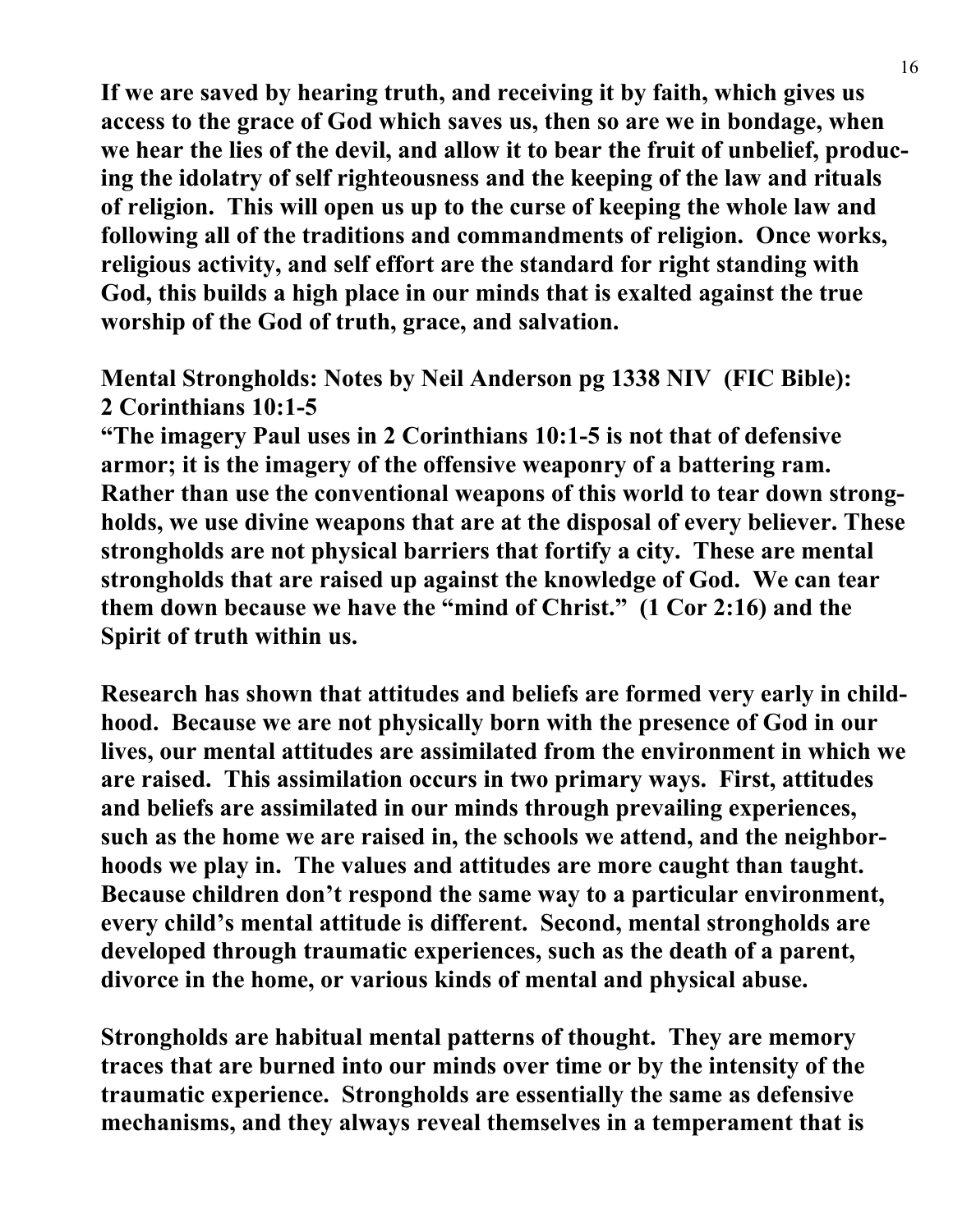**less than Christlike. Strongholds are formed in our minds like deep tire tracks in a wet pasture. After the ruts have been established over time, the driver doesn't even have to steer in order to stay on the path. In fact, any attempt to steer our of the ruts is met with resistance. Choosing the wrong path for six weeks will establish a habit, and if that habit persists, a stronghold will form.**

**An inferiority complex is a stronghold. Nobody is born inferior to another person, but in this competitive world it is almost impossible not to feel inferior to someone who is smarter, faster, stronger, or prettier. Negative selfperception can only be torn down in Christ. In the kingdom of God, each person has equal value. God loves each of His children the same, and we are not in competition with one another.**

**Being an adult child of an alcoholic is a stronghold. Suppose an alcoholic mother has three sons. The eldest son chooses to stand up to his mother when she comes home drunk. The middle son accommodates his mother. The youngest son runs and hides. Twenty years later, the mother is long gone, but when the three sons are confronted by a horrible situation, it is probable that the eldest son will fight, the middle son will accommodate, and the youngest son will run and hide. Mental strongholds are learned over time as we interact with our environment, but they can be torn down in Christ.**

**If we have been trained wrongly, can we be retrained? If we have believed a lie, can we now choose to believe the truth? If we have programmed our minds wrongly, can we be reprogrammed? Of course!** *we are transformed by the renewing of our minds, and we win the spiritual battle when "we take captive every thought to make it obedient to Christ"(2 Cor 10:5).* **Now if we have a thought that is contrary to God's Word, we can simply dismiss it and stay obedient to Christ." {End of Quote by Neil Anderson}**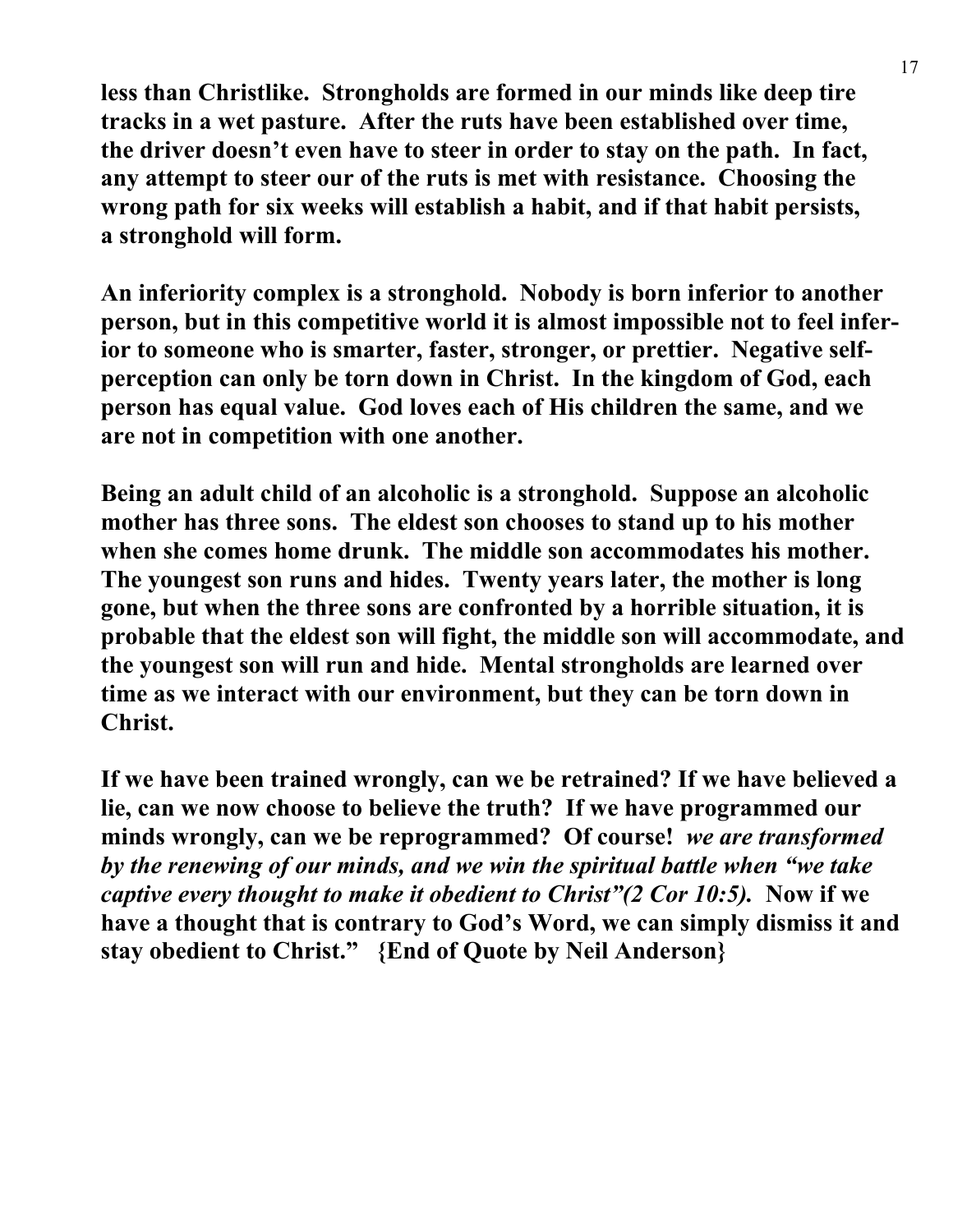# **MY COMMENT:**

**As the Holy Spirit uses the Word of God to give us a revelation of a stronghold in our thoughts and emotions, we have the choice of whether or not to be proactive and: ( 1) {renounce the lies that the Word of God exposes}, and (2) {take our thoughts captive to the obedience of Christ, as we acknowledge the revealed truth the Lord has given us} OR we can remain in a prison of lies and emotional pain, by being passively inactive and under the power of the deception of the enemy.**

**Deut 30:19-20 This day I call heaven and earth as witnesses against you, that I have set before you life and death, blessings and curses. Now choose life, so that you and your children may live and that you may love the Lord your God, listen to His voice, and hold fast to Him. For the Lord your God is your life, and He will give you many years in the land He swore to give to your fathers, Abraham, Isaac, and Jacob.**

**Neil's note on: 2 Timothy 2:25-26 NIV FIC Bible:**

**We must be dependent on God, because He is the One Who grants repentance that leads to a knowledge of the truth that sets the captives free. As captives believe the truth, "they will come to their senses and escape from the trap of the devil, who has taken them captive to do his will."**

**KJV of 2 Tim 2:25-26 …instructing those that oppose themselves: if God peradventure will give them repentance to the acknowledging of the truth; that they may recover themselves out of the snare of the devil, who are taken captive by him at his will.**

- **1. Receive instruction**
- **2. Seek God to help you to repent**
- **3. Acknowledge the truth, after you have come to your senses**
- **4. After repentance and acknowledging the truth, resist the enemy that has taken you captive, and with spiritual authority command it to leave you in Jesus' name.**

**Jam 4:7 Submit yourselves to God, resist the devil, and he will flee.**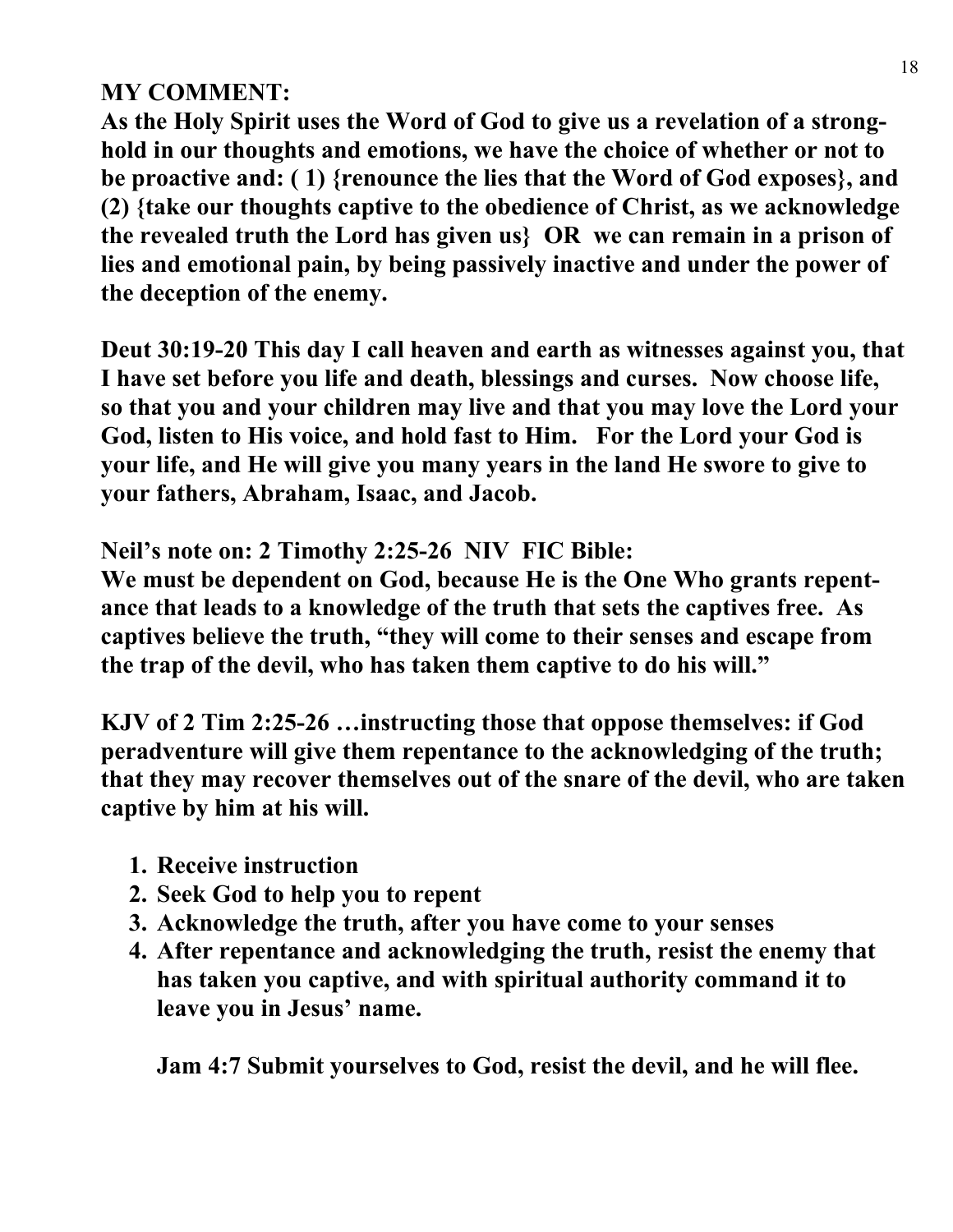#### **Jeremiah 29:11**

 **NIV For I know the plans I have for you, "declares the Lord," plans to prosper you and not to harm you, plans to give you hope and a future. NAS For I know the plans that I have for you, 'declares the Lord,' plans for welfare and not for calamity, to give you a future and a hope. Ampl. For I know the thoughts and plans that I have for you, says the Lord, thoughts and plans for welfare and peace and not for evil, to give you hope in your final outcome.**

**Actually, in Jer 29:11, the KJV, using the word "thoughts" is the word that is used in "Strong's Concordance," for Jer 29:11. The word** *plans* **is not listed one time, in either the Old or New Testament in "Strong's." KJV Jer. 29:11 says: For I know the** *thoughts* **that I think toward you, saith**

 **the Lord, thoughts of peace, and not of evil. to give you an expected end.**

**THOUGHTS – Heb: = A contrivance i.e. a texture, machine, intention, plan as in: Jer 29:11 plan<whether bad = a plot; or good = advise>. cunning (work) devise, devised; imagination, invent ed, means, purpose, thought.**

**This word thought is used in:**

 **Gen 6: 5 And God saw that the wickedness of man was great in the earth, and that every imagination of the** *THOUGHTS* **of his heart was only evil continually.**

**Amplified: The Lord saw that the wickedness of man was great in the earth, and that every imagination and intention of all human thinking was only evil continually.**

**Compare to: Rom 1:25 For they exchanged the truth of God for a lie, and worshiped and served the creature, rather that the CREATOR, Who is blessed forever.**

**v. 28 And just as they did not see fit to acknowledge God any longer, God gave them over to a depraved mind, to do those things which are not proper. NAS version**

**Ampl. v. 28 And so, since they did not see fit to acknowledge God or approve**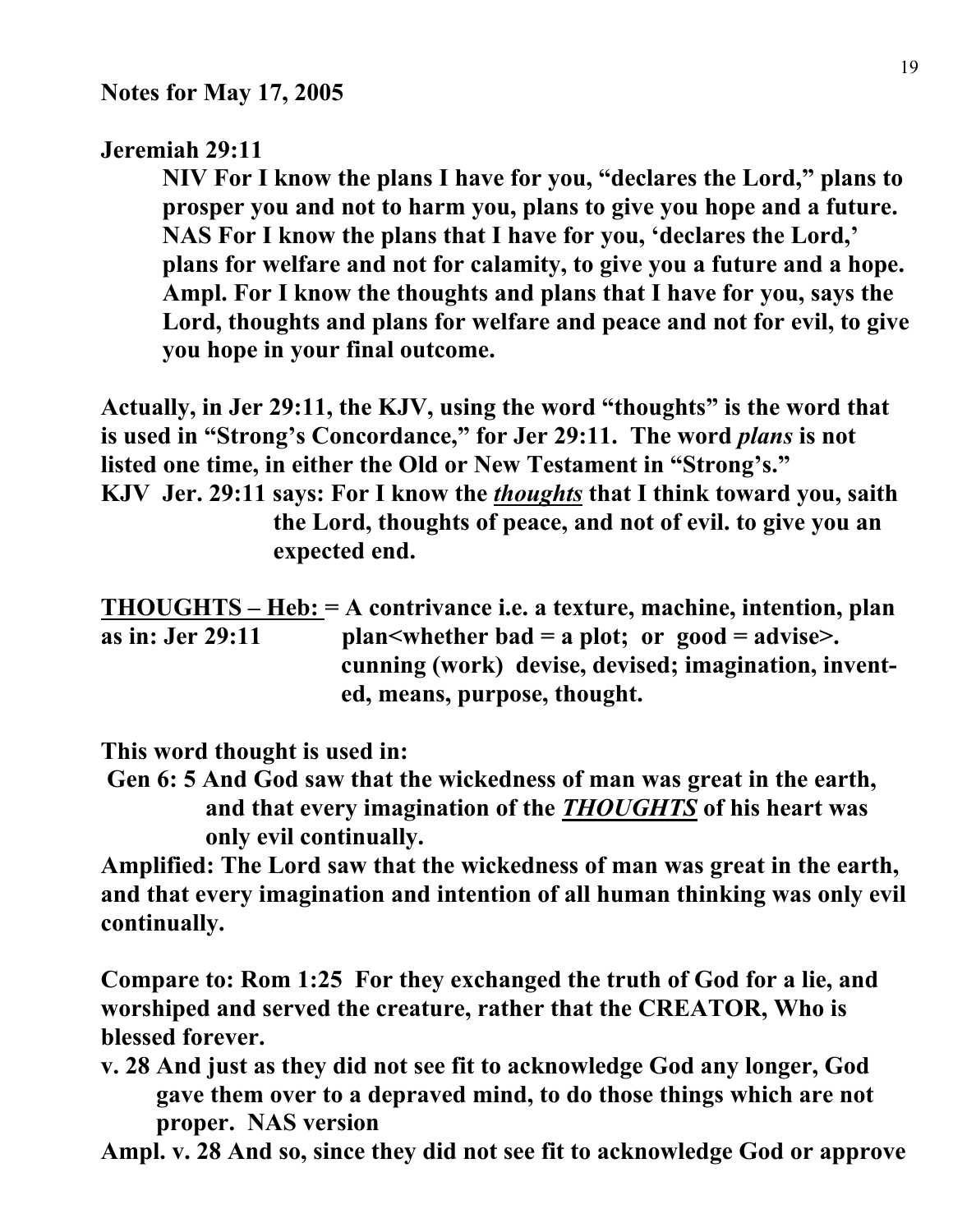**of Him or consider Him worth the knowing, God gave them over to a base and condemned mind, to do things not proper or decent, but loathsome, v. 29 until they were filled (permeated and saturated) with every kind of unrighteousness and iniquity………………………………………….**

**The THOUGHTS of unredeemed man, left to the influence of the world, the flesh and the devil, were no different in the Genesis of the Old Testament than they were in Romans of the New Testament. Thoughts that are not subject to the Father of lights and the Word of truth, will lead us into darkness and will come under the continual assault of the devil. Without a revelation truth, even those who believe in Christ, will have to battle the thoughts against God and self, that come to build up a stronghold that will put a veil over our heart and mind against the truth that will set us free to walk in victory and maturity.**

**In Acts 20:27 Amplified, before Paul was to leave for his journey to Jerusalem, he sent to Ephesus for the elders of the church to come to him at Miletus. When they arrived, Paul told them that he was clean, innocent, and not responsible for the blood of any of them.**

**"***For I never shrank or kept back or fell short from declaring to you the whole purpose, and plan and counsel of God."vss 28-32 "Take care and be on guard for yourselves and the whole flock over which the Holy Spirit has appointed you bishops and guardians, to shepherd (tend and feed guide) the church of the Lord or of God, which He obtained for Himself {buying it and saving it for Himself }, with His own blood. I know that after I am gone, ferocious wolves will get in among you, not sparing the flock. Even from your own selves, men will come to the front, who by saying perverse (distorted and corrupt) things, will endeavor to draw away the disciples after them {to their own party}. Therefore, be always alert and on your guard, being mindful that for three years, I never stopped night or day seriously to admonish and advise and exhort you one by one, with tears. And now, (brethren), I commit you to God {I deposit you in His charge, entrusting you to His protection and care}. And I commend you to the Word of His grace { to the commands and counsels and promises of His unmerited favor }. It is able to build you up and to give you {your rightful} inheritance among all God's set-apart ones (those consecrated, purified, and transformed of soul)."*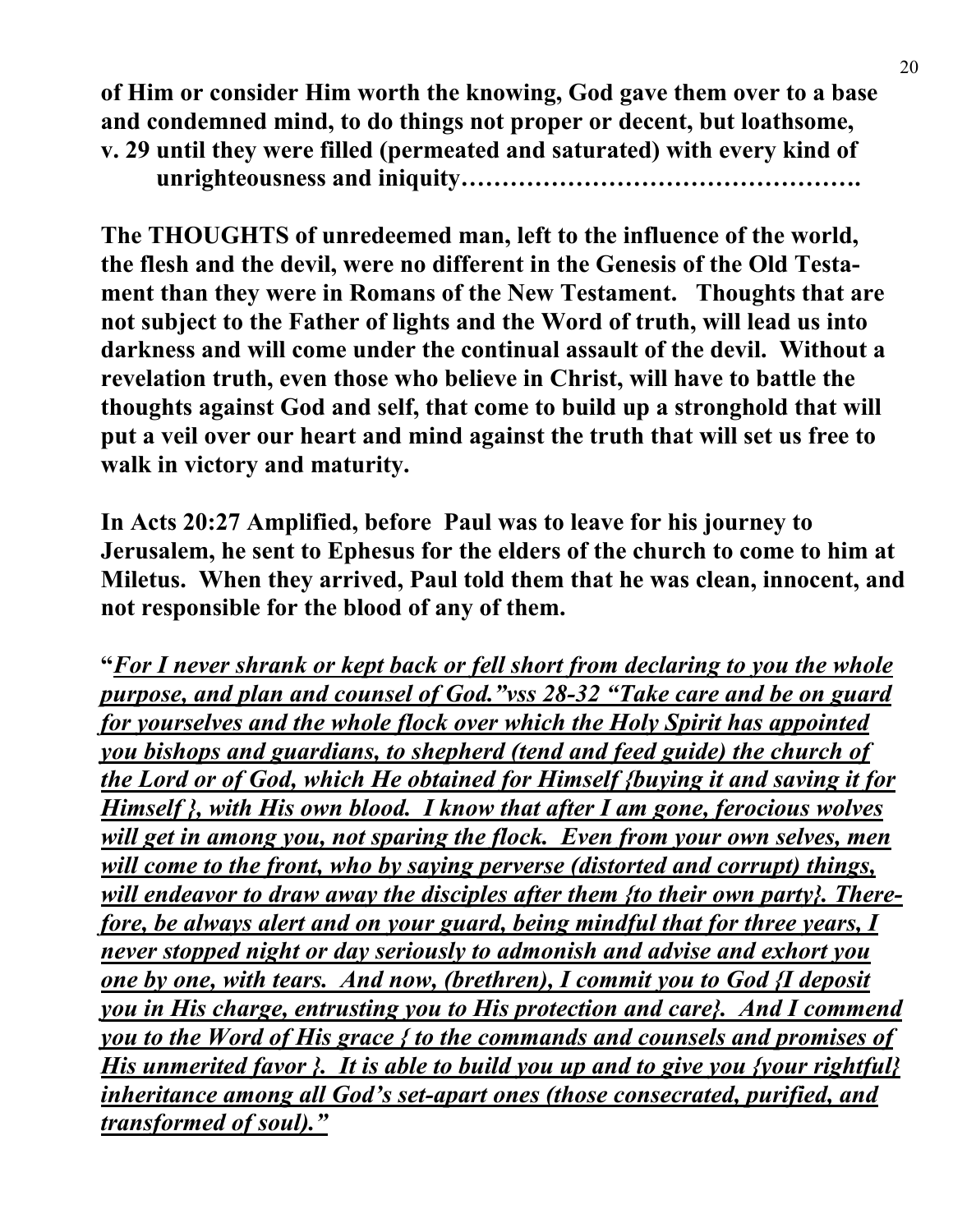**After this exhortation, Paul said a tearful goodbye to his precious friends from Ephesus, because he knew and had told them, that he would not see them again. He knew in his spirit that they would see his face no more on this earth.**

**Since this was his last opportunity to speak to them, he reminded them that He had revealed to them the full** *PURPOSE, PLAN, AND COUNSEL* **of God.**

**In the NIV version of the Bible, Acts 20:27 says that he had proclaimed the whole will of God to them.**

**NAS ….the whole purpose of God. KJV ….to declare unto you all the counsel of God.**

*COUNSEL Grk =* **is from the root word (will) minded, or intend, be disposed be willing. It's definition is: Counsel 1012 Strong's = from volition, i.e. advise, or purpose, counsel, will.**

**Counsel used:**

**Eph 1:11 Ampl. In Him we also were made [ God's ] heritage (portion) and we obtained an inheritance; for we had been foreordained (chosen and appointed beforehand) in accordance with His purpose, Who works out everything in agreement with the counsel and design of His (own) will.**

**{Note: the words – purpose, counsel, design, and will} all referring to God's plan and what His will was for those who were made His heirs.**

**He had a plan for Israel in Jer 29:11, and He had a plan for His children in the New Testament, according to His intent, counsel, purpose, and will.**

**It was always for our EVENTUAL GOOD. There were times that the enemy would try to stop God's plan and thwart His will and purpose, but God is the Lord God almighty and He has thoughts and plans for us that are for our good and to bless us with an intended hope and future that was conceived in His heart of love and planned in His mind to succeed above all obstacles and tactics and wiles of the devil.**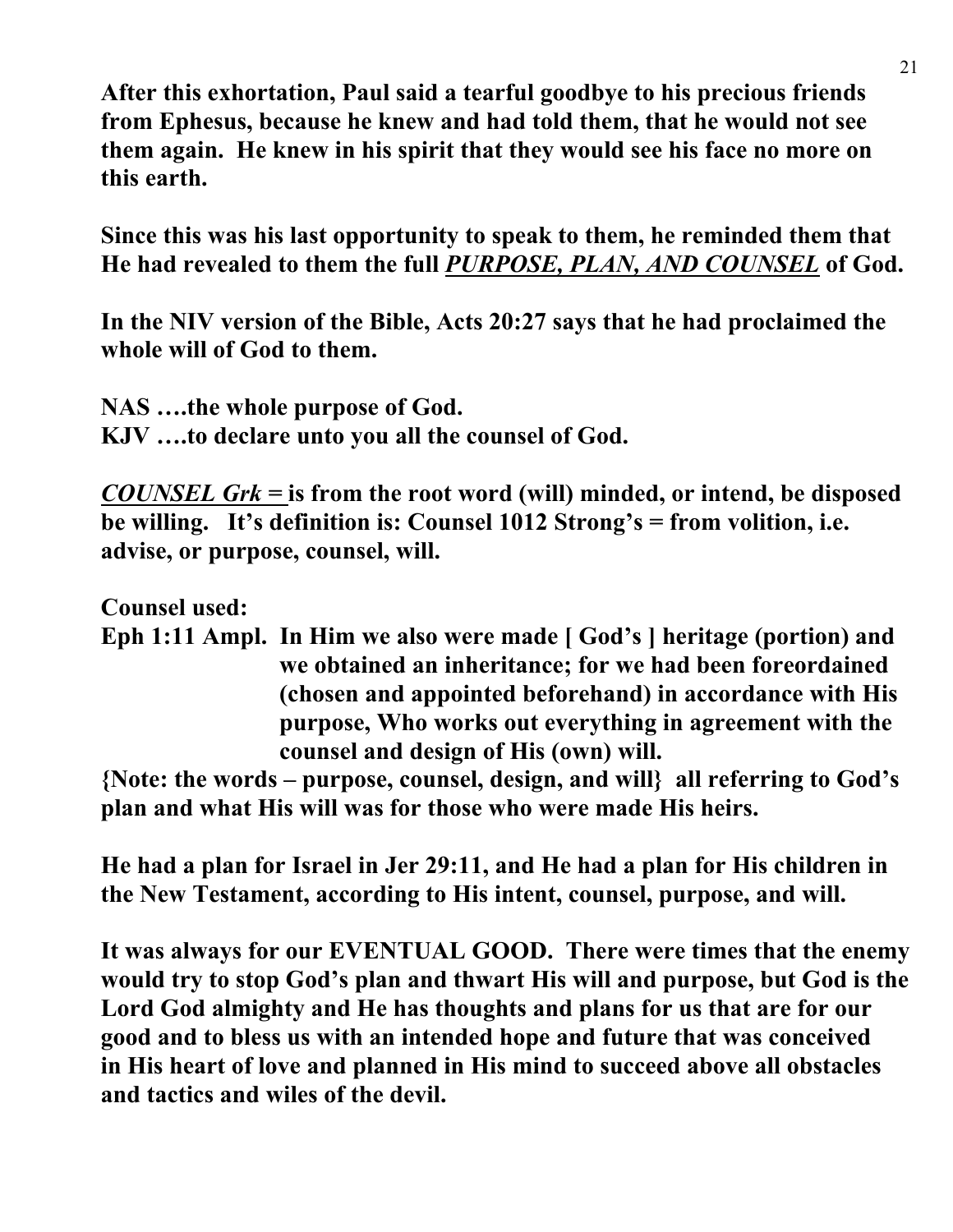**What God has planned for good, the devil schemes to divert, hinder, delay, and destroy. We need to be those who are believing in the good plans of God, and in His ability to watch over His plans to bring them about.**

**As He did with Abraham and Sarah, Isaac and Rebeckah, Joseph from Egypt, and Moses from the desert --- David from the sheep folds to the palace, and Jesus from a stable to the throne for the King of Kings and Lord of Lords at His right hand, so He has plans for each and every one of His children. Plans for good and not for evil. Plans to prosper them and give them His intended hope for their future.**

**Strongholds are set up early in the mind of the devil who schemes, and plots for ways to steal, kill, and destroy the plans of God in our individual lives.**

**In many instances, these plans were started generations ago, and have continued their destructive pattern through many households. They are propogated by words, actions, and thoughts that are against the knowledge of God and against who we are as children of God.**

**There are weapons that are mighty through God, that will pull these strongholds down, but many of God's children don't have the weapons, or don't know how to use them. Many have the weapons, yet because of fear, weariness, woundedness, and discouragement are not using them. We need to be close at hand to strengthen each other and exhort one another to love and good deeds. Heb 10:23-24**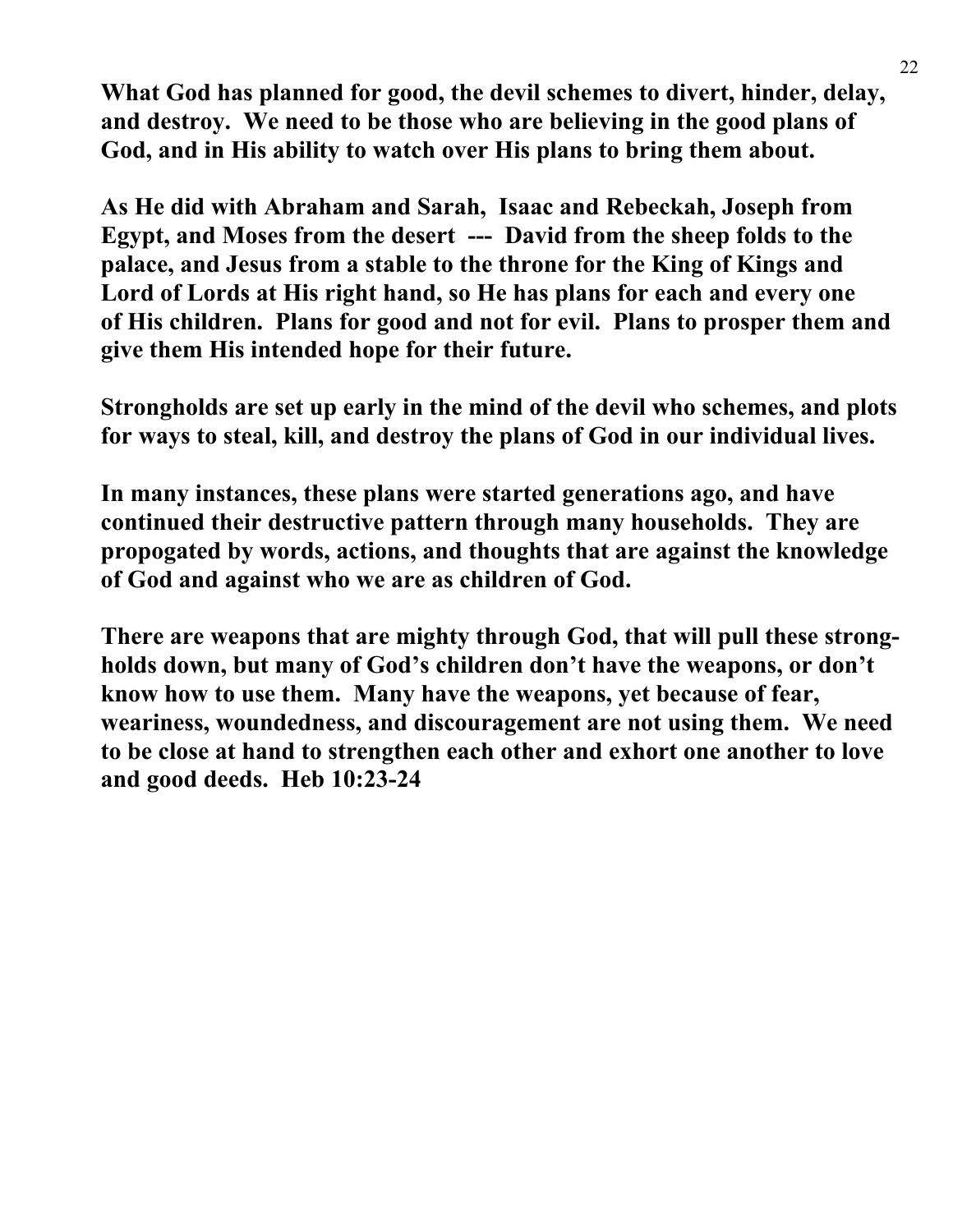#### **DEFINTIONS**

**The Hebrew definition of THOUGHTS in Jer 29:11, led me to look up the different words used in Strong's Concordance for the meaning of** *thoughts* **in the Hebrew.**

**Webster's 1828 Dictionary:**

- **Contrivance: The act of inventing, devising, or planning. A scheme, plan. or plot. To Contrive: To invent, to devise, to plan, to form or design.**
- **Intention: Primarily a stretching or bending of the mind toward an object. hence, uncommon exertion towards an object; fixedness of atten tion; earnestness. By design, on purpose, the fixed direction of the mind to a particular object or a determination to act in a particular manner, it is my intention to proceed to: End or aim, the object to be accomplished. (Intentional: intended, designed, done with design or purpose. The act was intentional, not acci dental).**

**(My note: As Jesus stedfastly set His face to go to Jerusalem. Later, Paul did the same thing [ see Acts 21:23-24 ].**

**Plan: A scheme devised, a project, the form of something to be done.** *Existing in the mind, expressed in words or committed to writing – a representation of any intended work.*

**To Devise: to form in design; as to plan the conquest of a country.**

**NEW TESTAMENT:**

**Counsel (as in Acts 20:27) from root "will" minded, intend, be disposed, be willing. Counsel in Strongs = 1012 from volition, i.e. advice, or pur pose; advise, counsel, will.**

**Used in: Eph 1:11 Heb 6:17 Acts 2:23, 4:28, 5:33 & 38, 20:27**